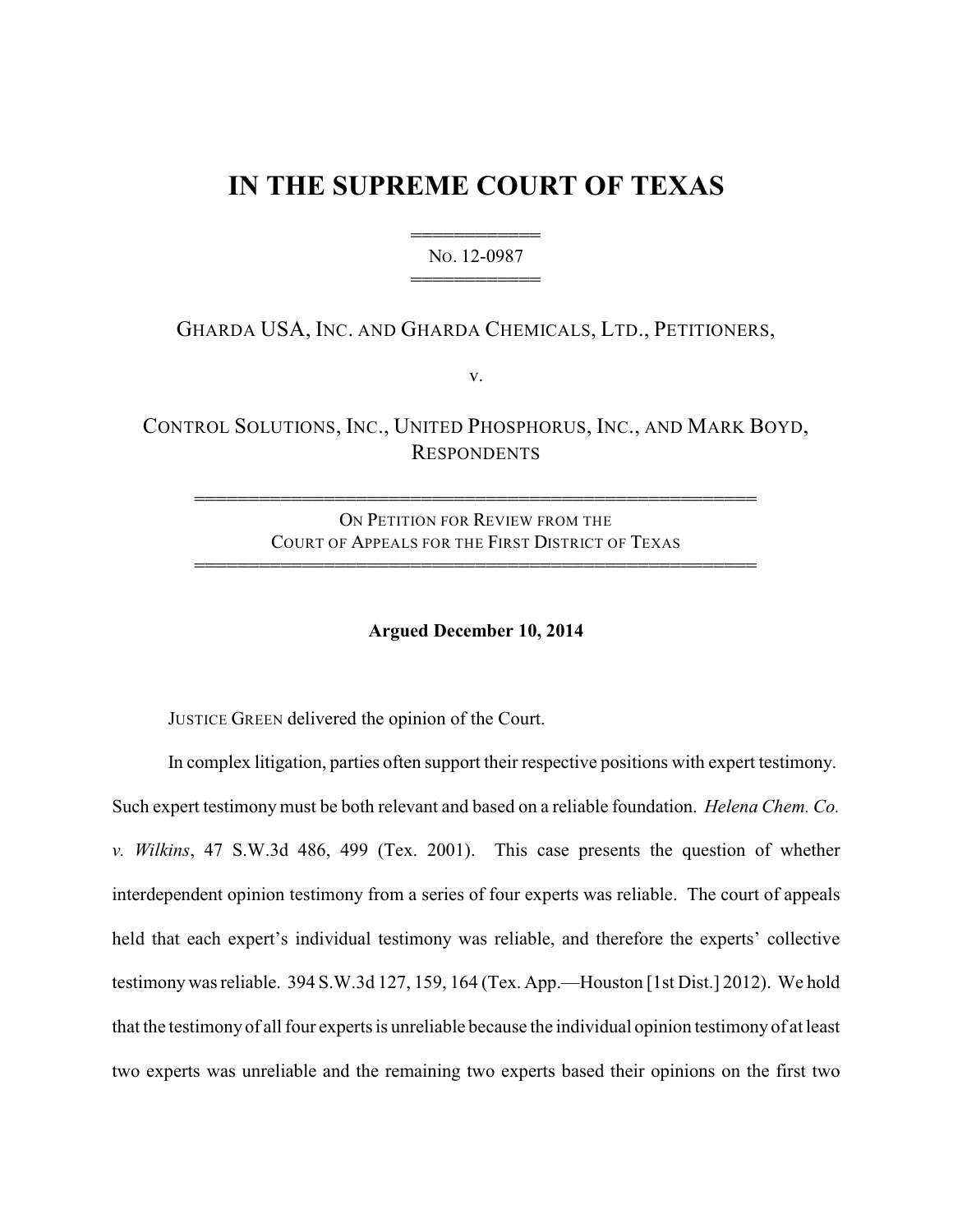experts' unreliable opinions. Because all of the plaintiffs' expert testimonywas unreliable, therewas no evidence of an essential element of the plaintiffs' claims. Accordingly, we reverse the court of appeals' judgment and reinstate the trial court's judgment that the plaintiffs take nothing.

#### **I. Factual and Procedural Background**

This dispute arose out of a warehouse fire in Pasadena, Texas. At the time of the fire, Mark Boyd owned the warehouse and leased it to Control Solutions, Inc. Another company, United Phosphorus, Inc., stored materials in the warehouse. Control Solutions operated a blending facility that formulated insecticides and pesticides in the warehouse. One of the chemicals Control Solutions used in its formulations was chlorpyrifos technical (chlorpyrifos). Before Control Solutions could blend chlorpyrifos with other materials, it had to melt the chlorpyrifos using an industrial oven called a "hot box." Control Solutions's hot box was located in the southwest quadrant of the warehouse. The melting process Control Solutions employed took twenty-four hours when the hot box was set at 180 degrees Fahrenheit. All told, numerous chemicals, including flammable solvents, were stored in the warehouse.

Gharda Chemicals, Ltd. and Gharda USA, Inc.(collectively, theGharda defendants) supplied the chlorpyrifos that Control Solutions used at its blending facility. Gharda Chemicalsmanufactured the chlorpyrifos in India using a batch process—as opposed to a continual process—and utilized, among other "inert ingredients," ethylene dichloride  $(EDC)^1$ . While EDC was initially present in

 $<sup>1</sup>$  The Environmental Protection Agency defines an "inert ingredient" in a pesticide as any ingredient that is not</sup> an "active ingredient." 40 C.F.R. § 152.3. An "active ingredient" is "any substance (or group of structurally similar substances if specified by the [Environmental Protection] Agency) that will prevent, destroy, repel or mitigate any pest." *Id.*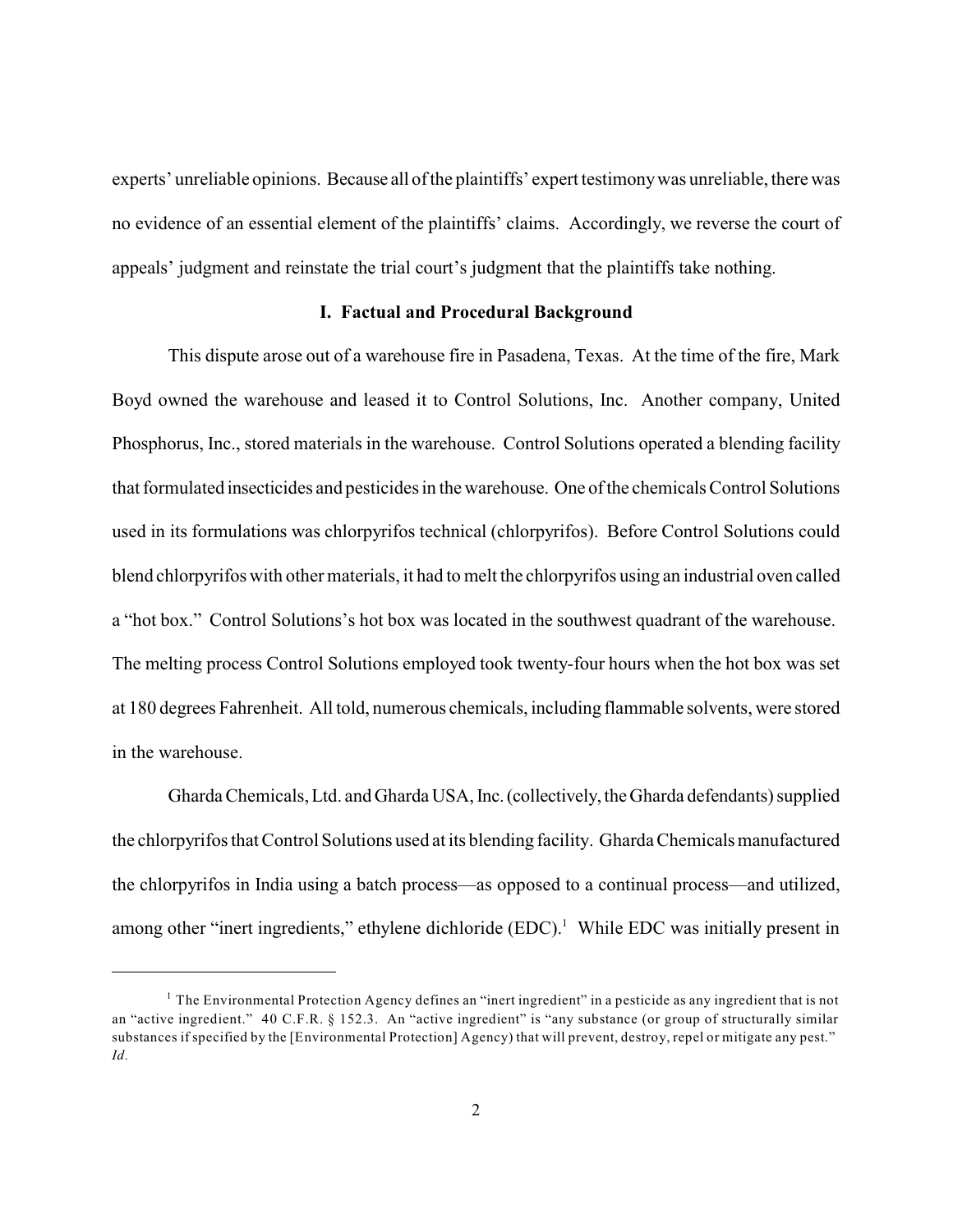high quantities during the manufacturing process, Gharda Chemicals distilled each batch to remove nearly all of the EDC. When making a batch of chlorpyrifos, Gharda Chemicals tested each batch for contaminants and also retained samples of each batch so that it could test for impurities later. Ultimately, the manufacturing process was designed to produce a product that contained 99.3% chlorpyrifos and 0.7% inert ingredients. When the desired purity was reached, Gharda Chemicals packaged the chlorpyrifos into sealed fifty-five gallon drums. Gharda USA then imported the drums of chlorpyrifos and sold them to American companies.

# **A. The Fire**

At about 1:00 p.m. on March 8, 2004, Control Solutions employees placed thirty-two drums of the Gharda defendants' chlorpyrifos in the hot box to be melted overnight. The drums remained in the hot box after the Control Solutions employees went home for the day. The last person to leave the warehouse was Howard Stoddard, vice president of operations for Control Solutions. Before he left at approximately 10:00 p.m., Stoddard conducted a walk-through examination of the warehouse to ensure that the facility was running normally, and concluded that it was. The next morning, Robert Blair, distribution manager for Control Solutions, was the first person to enter the facility. Blair was working in a building adjacent to the warehouse that contained the hot box when, at approximately 5:15 a.m., he heard a boom. Blair went to the warehouse to investigate but could not determine the boom's origination. The fire alarm sounded thirty or forty-five seconds after Blair heard the boom.

The fire department arrived shortly thereafter. The first responders entered through a door in the northwest quadrant of the warehouse. During interviews with fire origin investigators, the fire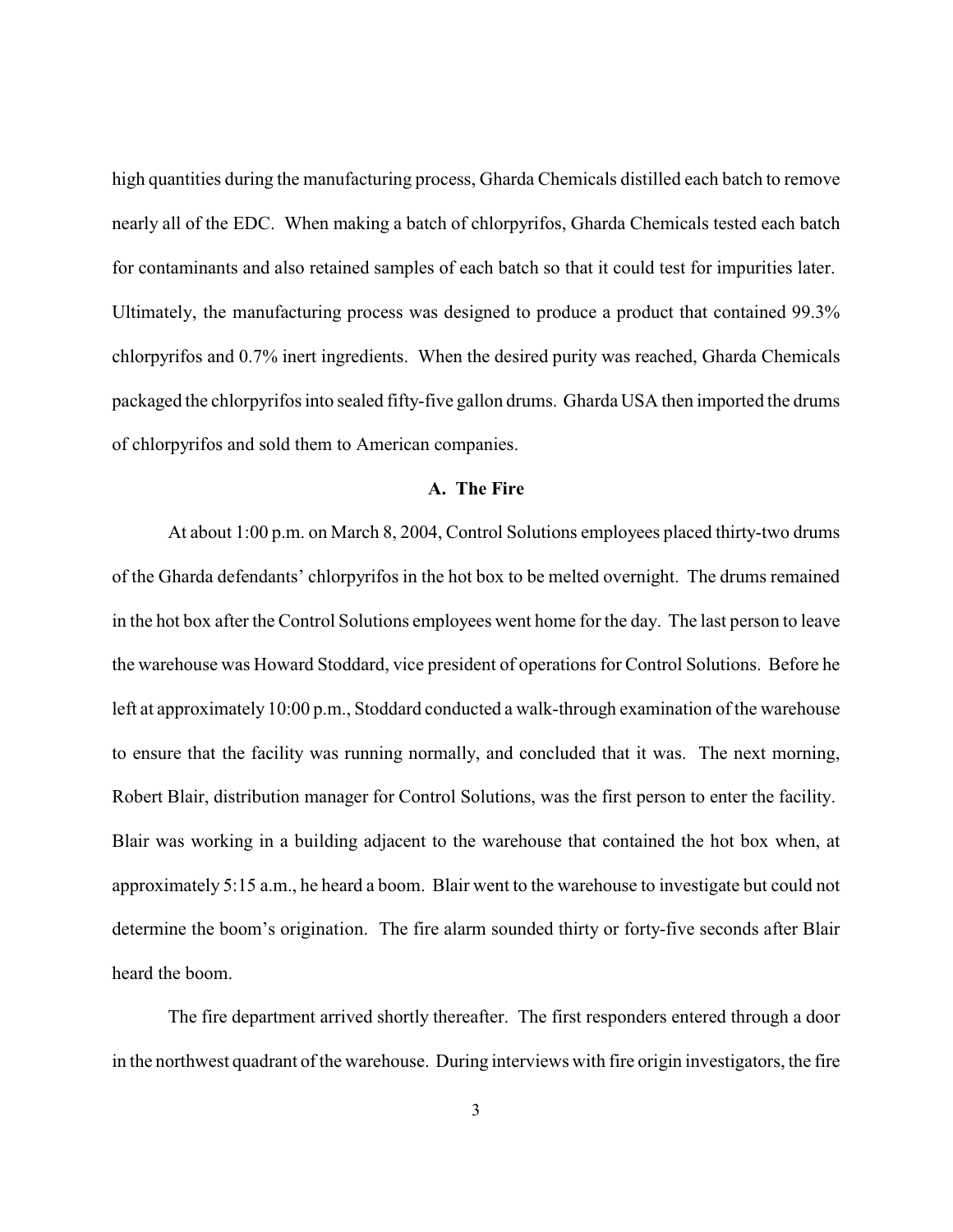fighters reported that they saw flames to their right, near the southwest quadrant of the warehouse. Television news helicopters arrived and took video of the fire. The news helicopters recorded the fire fighters entering the warehouse, damage to a ridge vent on the roof in the area of the warehouse above the hot box, and the overall progression of the fire. The fire fighters decided to let the fire burn, and it spread to other portions of the warehouse. The northwest quadrant burned with such intensity that the steel beams supporting that quadrant failed, resulting in a partial collapse of the warehouse roof.

The fire consumed nearly everything inside the warehouse. However, either two or four unburned drums of the Gharda defendants' chlorpyrifos were found in the warehouse and were, for the most part, in "pristine condition."

#### **B. The Plaintiffs' Experts and Their Investigations and Testimony**

At the time of the fire, Harold "Buddy" Rice was the lead investigator in the Harris County Fire Marshal's Office. Rice was the first fire origin investigator on the scene when he arrived at the warehouse about two hours after the fire began. The fire was still active at that time, so Rice's initial investigation was limited to photographing the warehouse's exterior and conducting interviews with fire fighters and Control Solutions personnel. When Rice first entered the warehouse to investigate the next day, he only investigated the interior of the warehouse twice in forty-five minute intervals. He spent half of the first interval and ten to fifteen minutes of the second interval investigating the hot box. Rice spent the remaining time investigating other portions of the warehouse, but he did not investigate the heavilyburned northwest quadrant because it had collapsed. During his investigation, Rice observed burn patterns that led away from the hot box, bending of the hot box's hinges,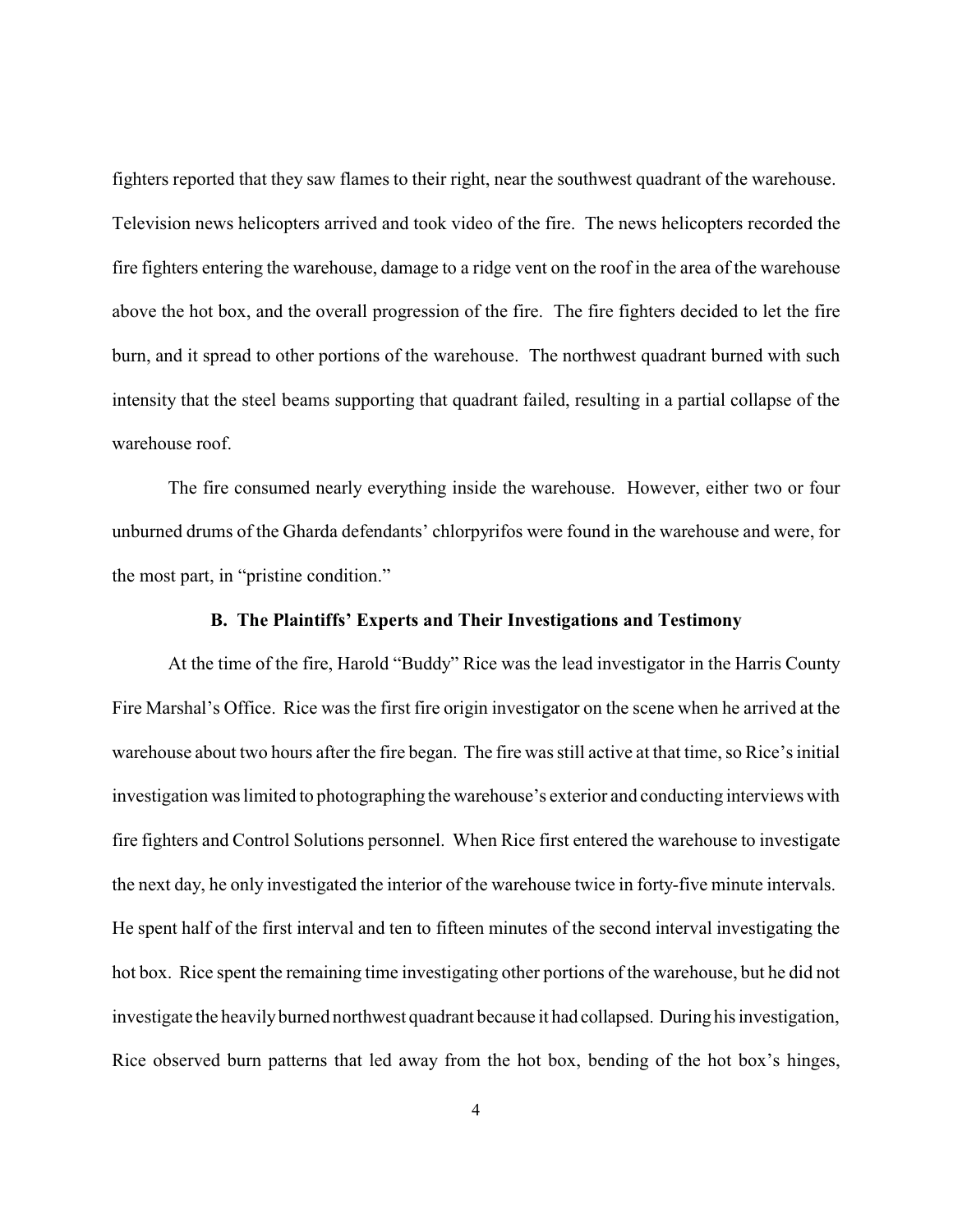distension of the hot box, and differential burning of several of the drums of chlorpyrifos within the hot box.<sup>2</sup> Based on this investigation, Rice concluded that "there was a buildup of some sort of flammable vapors or something within—within that hot box that caused the explosion and fire." However, Rice admitted that he did not know what the vapor could have been, how much vapor there was, or what source ignited the vapor. Rice also testified that he did not investigate any of these aspects of his theory.

Soon after the fire, Control Solutions began its own investigation into the cause. It retained Salvador "Sammy" Russo as a fire origin investigator. Russo first visited the burned warehouse six days after the fire. On this first visit, Russo interviewed Control Solutions personnel, determined the pre-fire contents of the warehouse, and inspected the exterior of the building. Russo had also previously reviewed the news video of the fire. On a subsequent visit, Russo investigated the entire interior of the warehouse and observed that the hot box's hinges appeared to have been pushed open, the latching mechanism on the hot box doors was bent, the roof above the hot box was distorted, there were fire patterns leading away from the hot box, and the drums within the hot box exhibited differential burning. Russo also observed the condition of the warehouse's and hot box's electrical systems.<sup>3</sup>

Part of Russo's duties as a fire origin inspector required him to conduct a chemical forensic analysis of the burned drums of chlorpyrifos. The analytical protocol Russo employed called for

 $^2$  Differential burning refers to a fire pattern that demonstrates hotter burning at a focal point surrounded by areas of cooler burning.

 $3$  Roger Owen, an electrical engineer retained by the plaintiffs, testified that he ruled out the electrical system as a source of the fire. The Gharda defendants do not challenge Owen's testimony on appeal to this Court.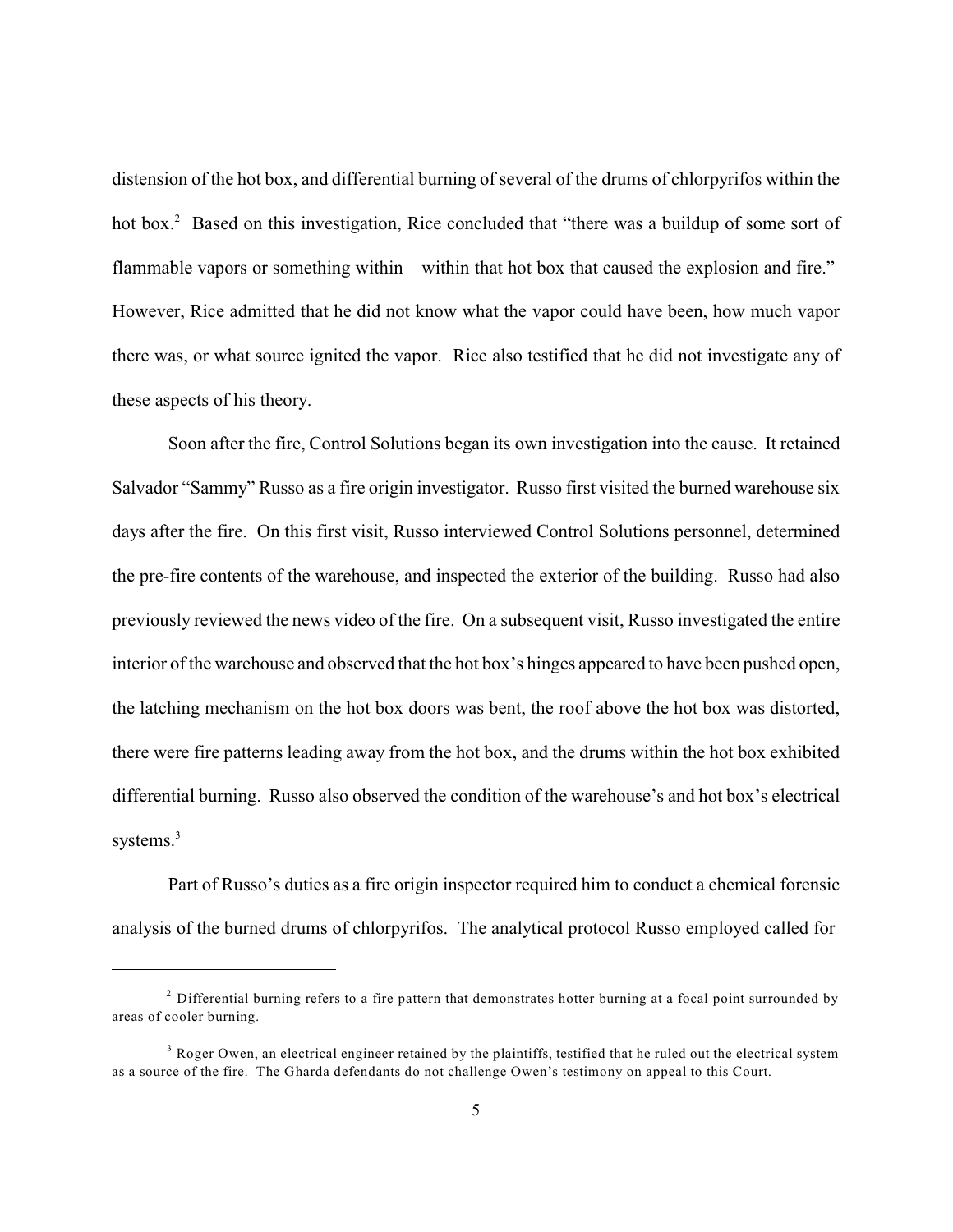taking samples of both the solids and the volatile gases that remained within the burned drums of chlorpyrifos. To analyze the volatile gases, Russo numbered each drum, placed each drum into an overpack, placed an absorbent charcoal badge within the overpack, and sealed the overpack. After the charcoal badges and vapor content of the drums spent seventeen days in the overpacks, Russo removed them and sent them to be analyzed using gas chromatographymass spectrometry(GC-MS). This protocol was designed to determine only whether a specific volatile gas was present in the burned drums of chlorpyrifos, but not to provide a quantitative measurement of the volatile gases detected. Russo began this sampling protocol of the volatile gases thirteen days after the fire. Despite taking samples of the solids, Russo never had those samples tested.

Based on his investigation, Russo concluded that the fire originated within the hot box, and, conversely, that the fire did not start outside of the hot box and spread into it. Specifically, Russo testified that an ignitable vapor within the hot box exploded and the ensuing fire spread throughout the warehouse. Like Rice, however, Russo could not testify as to what the alleged vapor was, the source of the vapor, the extent of the vapor, whether any vapor that existed was sufficient to reach the lower flammability limit of the vapor, or an ignition source. Russo explained that he would "defer to the chemist" to fill in these portions of his theory.

Dr. Andrew Armstrong was one of the chemists to whom Russo deferred. Control Solutions retained Armstrong to help develop the sampling protocol Russo employed, perform GC-MS testing of the charcoal badges, and develop an ignition theory. The GC-MS testing Armstrong conducted demonstrated that several volatile gases were present in the burned drums. Armstrong noted that toluene and EDC, both flammable substances, were present in the test results. However, the test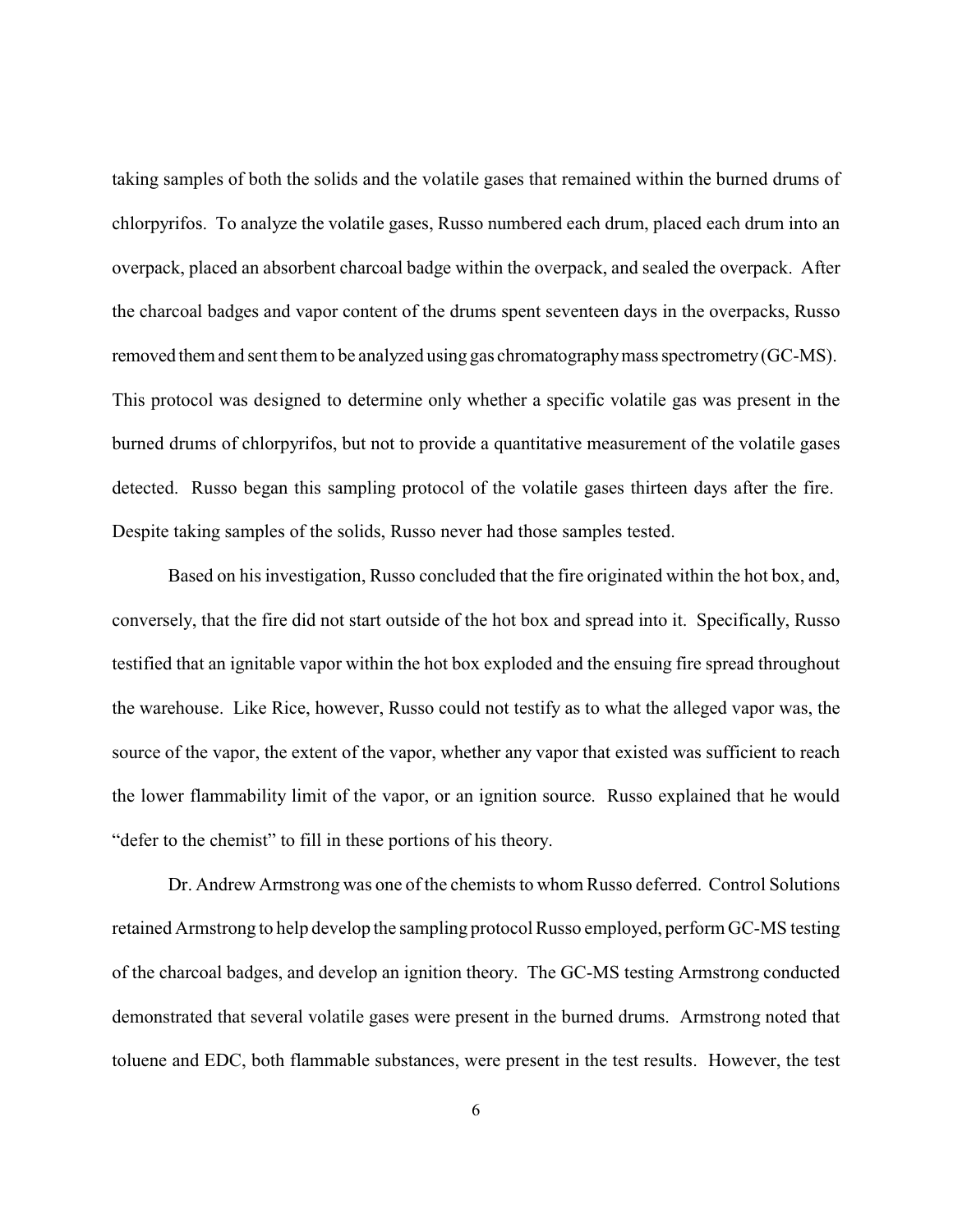results revealed that only eight of the thirty-two drums contained EDC, and none of those eight drums had shown signs of differential burning.

Armstrong began his search for an ignition theory with the assumption that Rice's and Russo's origin theories correctly placed the fire's origin in the hot box. His initial ignition theory was that the chlorpyrifos was contaminated with toluene, toluene gas collected in the hot box, and the toluene gas spontaneously combusted. Armstrong maintained that theory for two years until he learned that Gharda Chemicals did not use toluene at any point during its manufacturing process. Armstrong then changed course and opined that EDC contamination caused the chlorpyrifos to melt at a faster pace, resulting in exothermic decomposition of the remaining chlorpyrifos. Under Armstrong's new theory, this exothermic decomposition created toluene and EDC gases that collected in the hot box and ultimately either spontaneously combusted or were ignited by static electricity.<sup>4</sup> However, Armstrong neither tested nor testified to the amount of EDC contamination that is required to cause exothermic decomposition, the actual amount of EDC contamination in the drums, the concentration of vapors that must have been present under his ignition theory, the temperature at which spontaneous combustion would occur, or how a static charge could develop in the hot box. During the *Robinson* hearing, *see E.I. du Pont de Nemours & Co., v. Robinson*, 923 S.W.2d 549 (Tex. 1995), when asked if he tested or should have tested his theory, Armstrong said that "running a couple of experiments just to say, 'I ran an experiment,' I don't believe is necessary, fruitful or beneficial. Science must rely on independent evaluation of the phenomenon that we are

<sup>&</sup>lt;sup>4</sup> Although Gharda Chemicals did not use toluene in its manufacturing process, toluene is a byproduct of the exothermic decomposition of chlorpyrifos.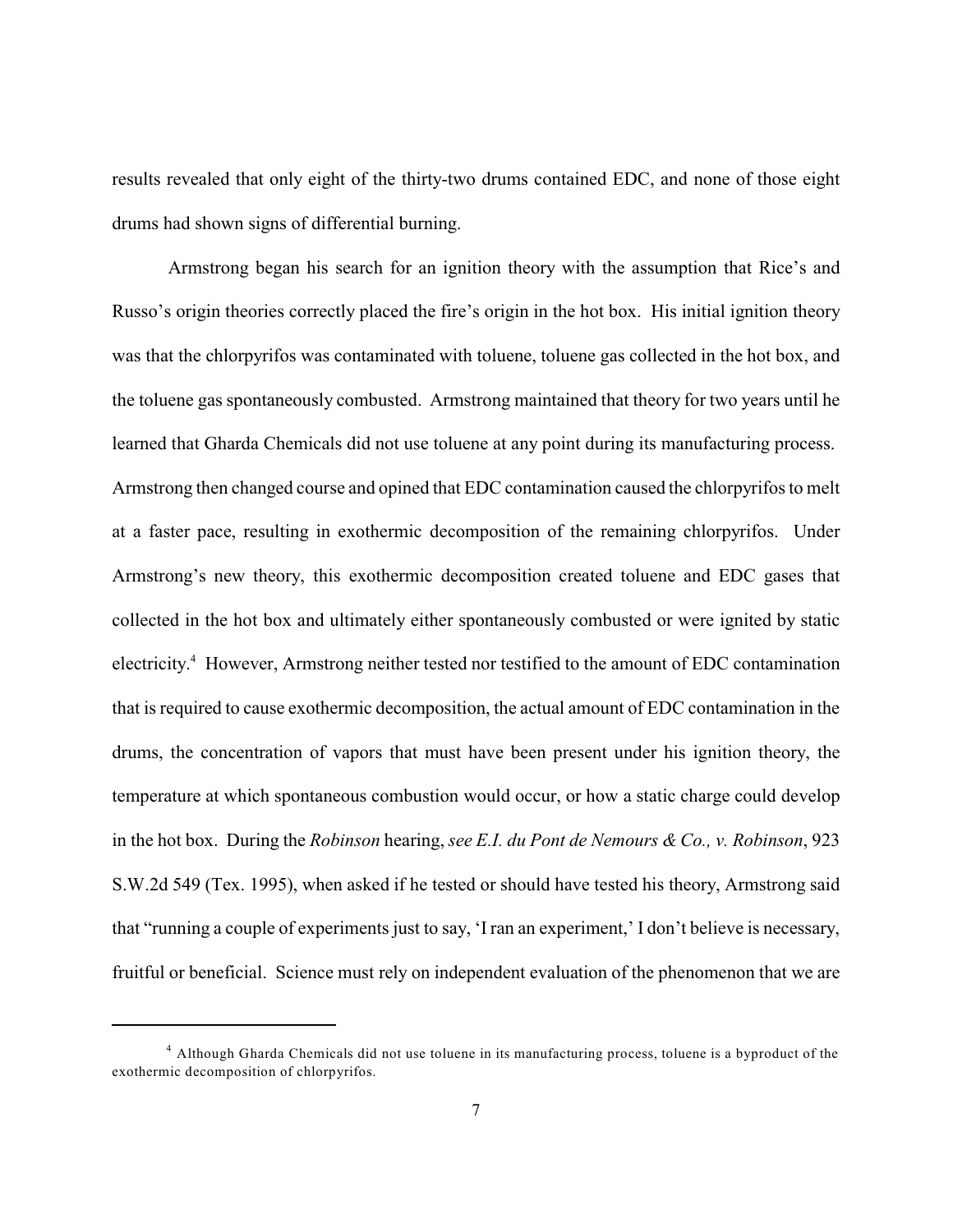discussing. And it's simply very, very straightforward." Armstrong also did not test the unburned drums of chlorpyrifos in the warehouse or the samples retained by the Gharda defendants.<sup>5</sup> Armstrong explained this failure to test was because the retained samples were past their expiration date, unsatisfactorily documented, sampled in an unscientific manner, and stored in containers that absorbed EDC. When asked whether he tested samples taken from the unburned drums of chlorpyrifos, he explained that testing samples would be futile—he would "need a lot of material to test the self-heating portion" of his theory.

Another chemist to whom Russo deferred was Dr. Nicolas Cheremisinoff. Control Solutions retained Cheremisinoff to testify about whether Gharda Chemicals manufactured defective chlorpyrifos and the viability of ignition theories.<sup>6</sup> To determine whether the Gharda defendants manufactured and sold defective chlorpyrifos, he examined Gharda Chemicals's manufacturing process and relied on the evidence of the drums' differential burning and the uneven distribution of EDC in the burned drums of chlorpyrifos. Ultimately, Cheremisinoff testified that it was "possible" that flaws in Gharda Chemicals's manufacturing process resulted in EDC contamination.<sup>7</sup> This possibility arose from Gharda Chemicals's reliance on its chemical technicians' experience and judgment—as opposed to reliance on a computer-operated system—to properly distill each batch of chlorpyrifos. Introducing the possibility of human error, Cheremisinoff speculated, could have

 $5$  The Gharda defendants' experts testified that the retained samples showed no EDC contamination.

 $6$  To a lesser extent, Cheremisinoff also refuted the testimony of the Gharda defendants' experts.

 $\frac{7}{1}$  Cheremisinoff used the words "possible" and "probable" when describing whether Gharda Chemicals manufactured defective EDC. However, Cheremisinoff unequivocally clarified that he had been using the word "possible" with regard to Gharda Chemicals's manufacturing process.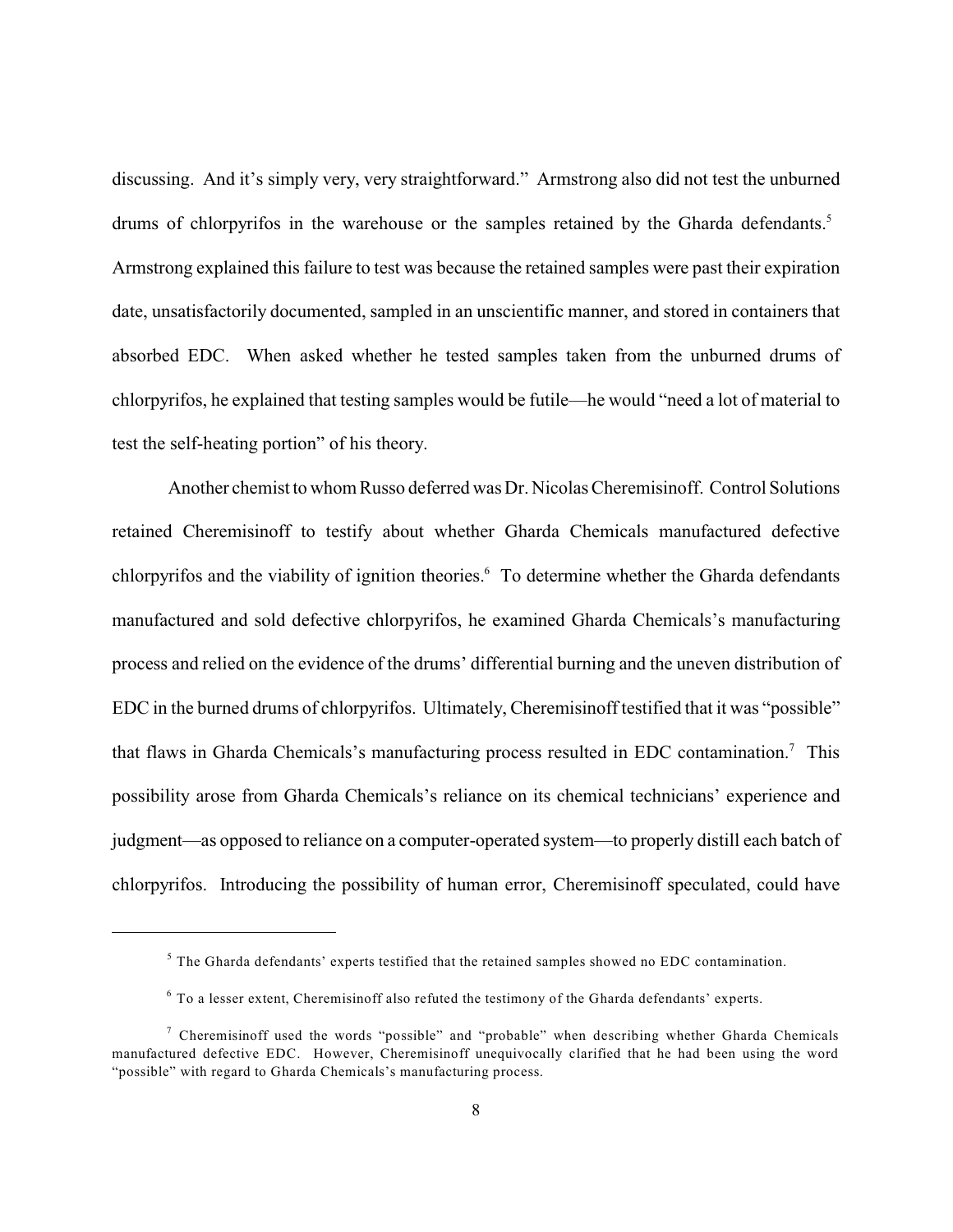resulted in contaminated chlorpyrifos. Cheremisinoff bolstered his opinion by noting the presence of EDC in some, but not all, of the charcoal badge tests. During direct examination, Cheremisinoff testified that he would not expect EDC to be present in any of the drums because it is not a decomposition product of chlorpyrifos, the elevated temperatures within the hot box would have boiled the EDC, and the resulting EDC gas would have burned. However, Cheremisinoff contradicted himself on cross-examination, stating that he would expect to see EDC in the samples that underwent GC-MS testing even if the chlorpyrifos had been made according to specifications. Further, Cheremisinoff conceded that the presence of EDC in the samples, alone, did not mean that a drum was contaminated with EDC. Cheremisinoff also conceded that he was unable to determine the level of any contaminants in the drums of chlorpyrifos. Cheremisinoff acknowledged that just because Gharda Chemicals could have manufactured a contaminated drum of chlorpyrifos did not mean that it actually did so. Finally, when asked about tests performed on the retained samples, Cheremisinoff testified that the retained samples were sampled in an unscientific manner, implying that any testing on those samples would also be unscientific.

Cheremisinoff also testified that drums of chlorpyrifos contaminated with EDC could have exploded. Ultimately, Cheremisinoff concluded that an explosion could have occurred if a vapor cloud consisting of 6% EDC gas, an amount equal to EDC gas's lower flammability limit, formed within the hot box. Cheremisinoff reasoned that, to form a 6% EDC vapor cloud in the hot box, the aggregate amount of EDC must have been 1.2% to 1.4% of the material within the drums. Once this concentration of EDC gas had accumulated within the hot box, Cheremisinoff believed that static electricity generated by ionized dust particles ignited the EDC gas. However, Cheremisinoff based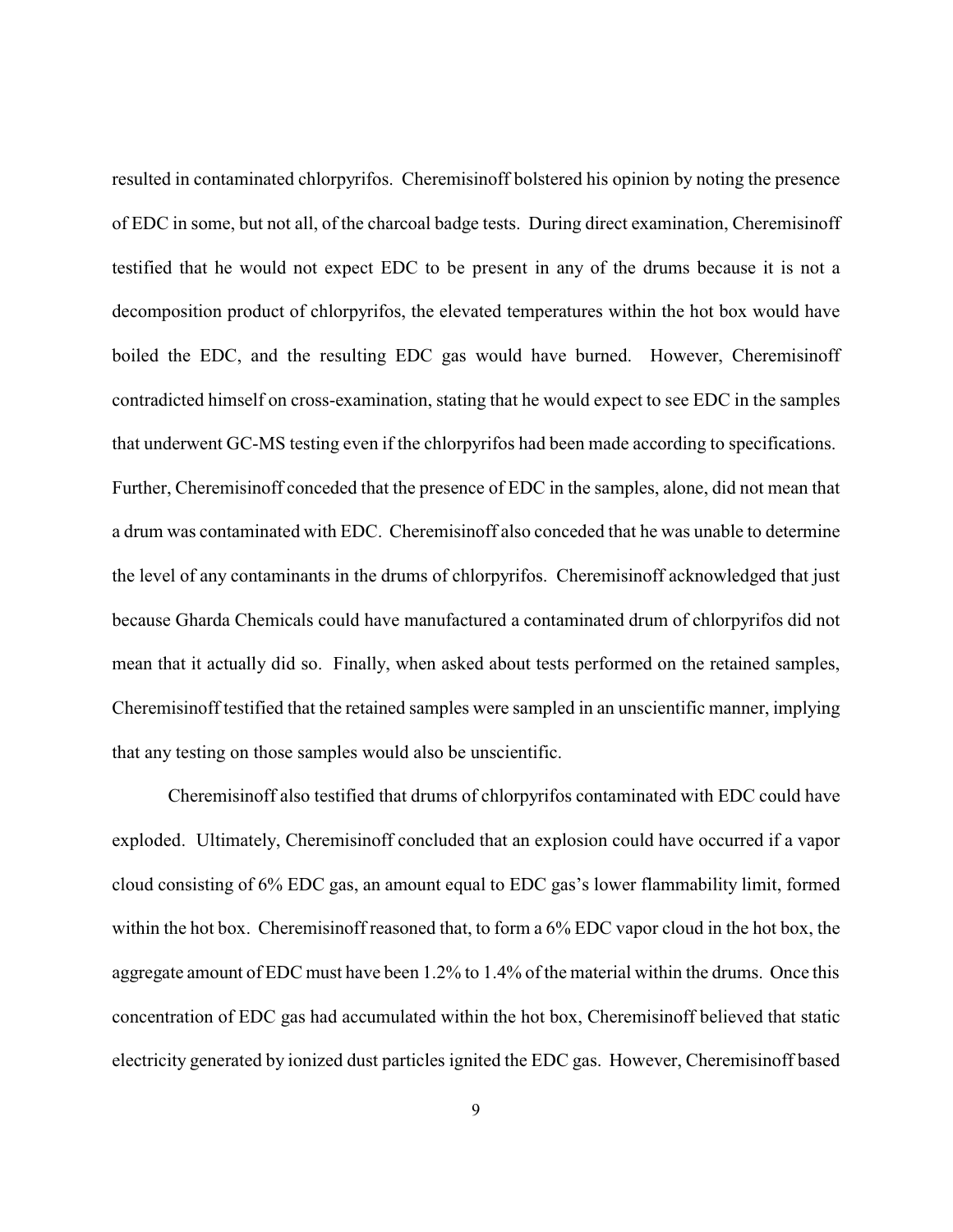his theory on the assumption that the drums of chlorpyrifos were sufficiently contaminated. He admitted there was no evidence of the amount of any actual contamination of the drums within the hot box.

In summary, Rice and Russo testified that they believed the fire started in the hot box, but they relied on other experts to prove how the fire could have started there. Armstrong and Cheremisinoff assumed that the fire started in the hot box and testified that EDC contamination could have caused the fire. Armstrong assumed that there was sufficient EDC contamination to cause exothermic decomposition, but did no calculations, research, or tests to determine what a sufficient amount of contamination would be. Cheremisinoff similarly assumed that there was sufficient EDC contamination to cause an explosion, but he admitted there was no such evidence supporting his assumption. Finally, Cheremisinoff testified that Gharda Chemicals's manufacturing process possibly resulted in a sufficient amount of EDC contamination, but he was unable to testify to the actual amount of EDC in the drums within the hot box.

#### **C. The Trial and Appeal**

Control Solutions, Boyd, and United Phosphorus (collectively, the plaintiffs) sued the Gharda defendants for manufacturing defect, marketing defect, breach of express and implied warranties, breach of contract, negligence, and gross negligence. The case was tried to a jury, and, over the Gharda defendants' objections, the plaintiffs introduced all of the experts' testimony as described above. The jury found that the chlorpyrifos was defective, the Gharda defendants were negligent, and the Gharda defendants breached the parties' contract. However, the jury found that only the Gharda defendants' negligence and manufacturing defect caused the fire. The jury apportioned 90%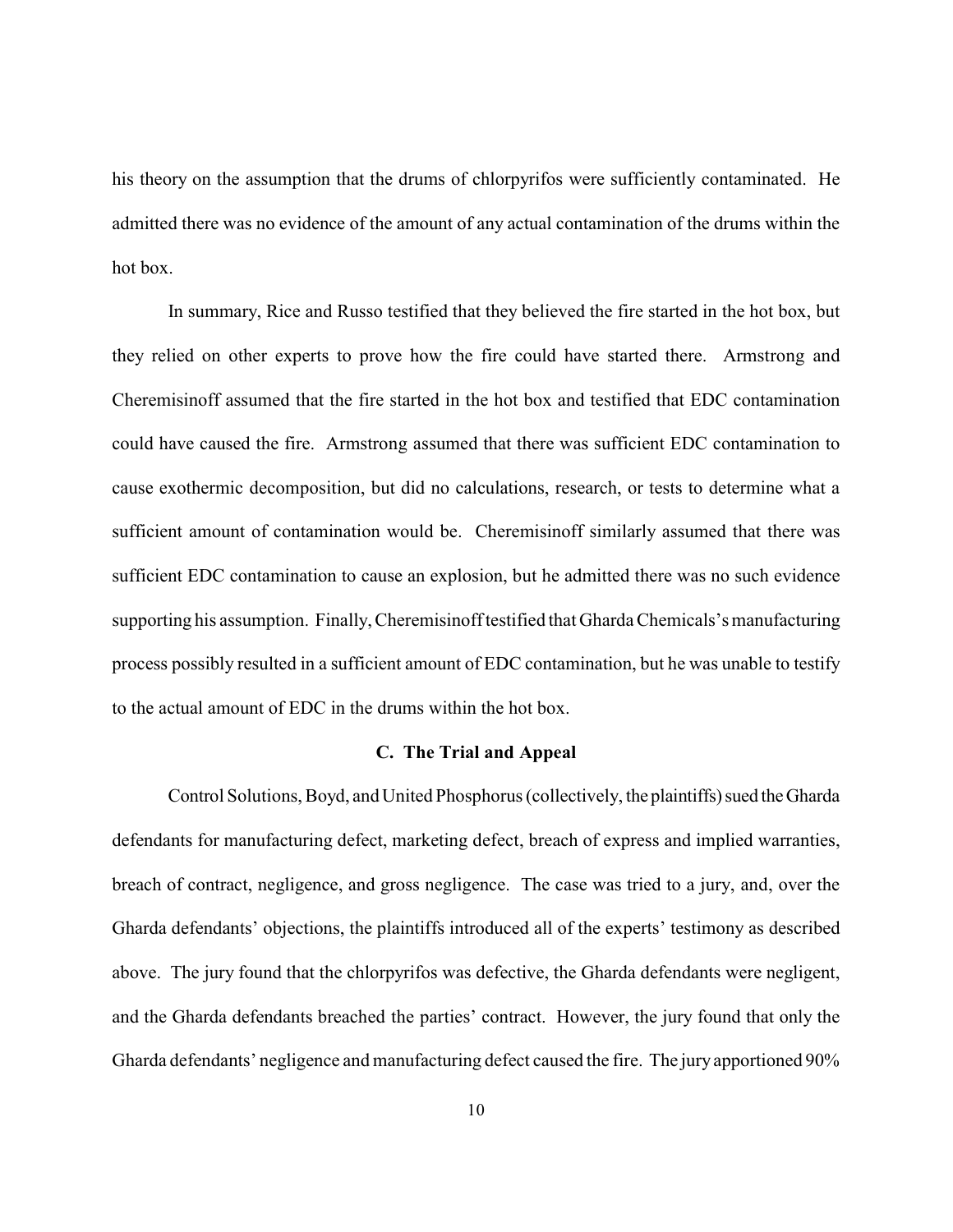of the fault to Gharda Chemicals, 10% to Gharda USA, and assessed the total amount of damages at \$8,370,000.

The Gharda defendants moved for judgment notwithstanding the verdict. In their motions, the Gharda defendants argued that there was no evidence of negligence, defect, or causation because the plaintiffs' expert testimony was unreliable. The trial court denied the motions and entered judgment for the plaintiffs. After the trial court entered judgment, the Gharda defendants again moved for judgment notwithstanding the verdict. This time, the trial court agreed that the plaintiffs' expert testimony was unreliable and constituted no evidence of negligence, manufacturing defect, and causation. It therefore disregarded the jury's answers to the negligence and defect questions and rendered a take-nothing judgment in favor of the Gharda defendants.

The plaintiffs appealed. The court of appeals reversed in a split decision, holding that the plaintiffs' expert testimony was reliable and that there was sufficient evidence of negligence, manufacturing defect, and causation. 394 S.W.3d at 134, 164. The Gharda defendants petitioned this Court for review. We granted the petition. 58 TEX. SUP. CT. J. 3 (Oct. 6, 2014).

# **II. Standard of Review**

We review a trial court's grant of a judgment notwithstanding the verdict under a no-evidence standard, examining whether anyevidence supports the jury's findings. *Mancorp, Inc. v. Culpepper*, 802 S.W.2d 226, 227 (Tex. 1990). No evidence exists when there is:

(a) a complete absence of evidence of a vital fact; (b) the court is barred by rules of law or of evidence from giving weight to the only evidence offered to prove a vital fact; (c) the evidence offered to prove a vital fact is no more than a mere scintilla; (d) the evidence establishes conclusively the opposite of the vital fact.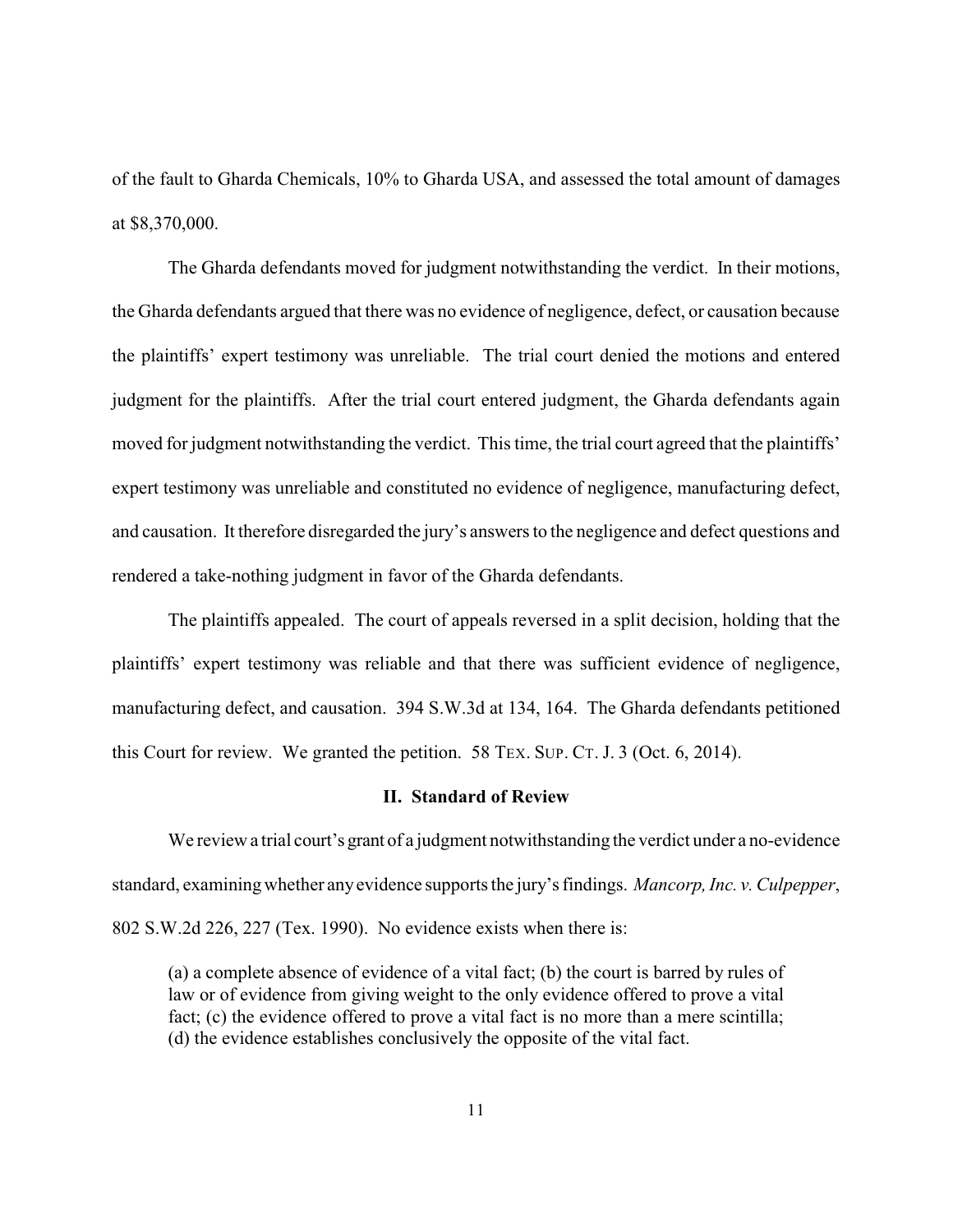*City of Keller v. Wilson*, 168 S.W.3d 802, 810 (Tex. 2005) (citing Robert W. Calvert, *"No Evidence" and "Insufficient Evidence" Points of Error*, 38 TEX.L.REV.361, 362–63 (1960)). More than a scintilla of evidence exists when the evidence supporting the finding "rises to a level that would enable reasonable and fair-minded people to differ in their conclusions." *Burroughs Wellcome Co. v. Crye*, 907 S.W.2d 497, 499 (Tex. 1995) (citation omitted). When determining whether any evidence supports a judgment, we are "limited to reviewing only the evidence tending to support the jury's verdict and must disregard all evidence to the contrary." *Mancorp, Inc.*, 802 S.W.2d at 227. We view the evidence and possible inferences in the light most favorable to the verdict. *Id.* at 228. If more than a scintilla of evidence supports the verdict, it must be upheld. *Garcia v. Ins. Co. of State of Pa.*, 751 S.W.2d 857, 858 (Tex. 1988) (per curiam).

We review a trial court's rulings on the admissibility of evidence for an abuse of discretion, including rulings on the reliability of expert testimony. *Whirlpool Corp. v. Camacho*, 298 S.W.3d 631, 638 (Tex. 2009); *Gammill v. Jack Williams Chevrolet, Inc.*, 972 S.W.2d 713, 727 (Tex. 1998). "Admission of expert testimony that does not meet the reliability requirement is an abuse of discretion." *Cooper Tire & Rubber Co. v. Mendez*, 204 S.W.3d 797, 800 (Tex. 2006) (citation omitted). If a litigant has properly preserved a no-evidence challenge, "we independently consider whether the evidence at trial would enable reasonable and fair-minded jurors to reach the verdict." *Whirlpool Corp.*, 298 S.W.3d at 638. This review "encompasses the entire record, including contrary evidence tending to show the expert opinion is incompetent or unreliable." *Id.*; *see also City of Keller*, 168 S.W.3d at 810 (stating that no evidence exists if "the court is barred by rules of law or of evidence from giving weight to the only evidence offered to prove a vital fact").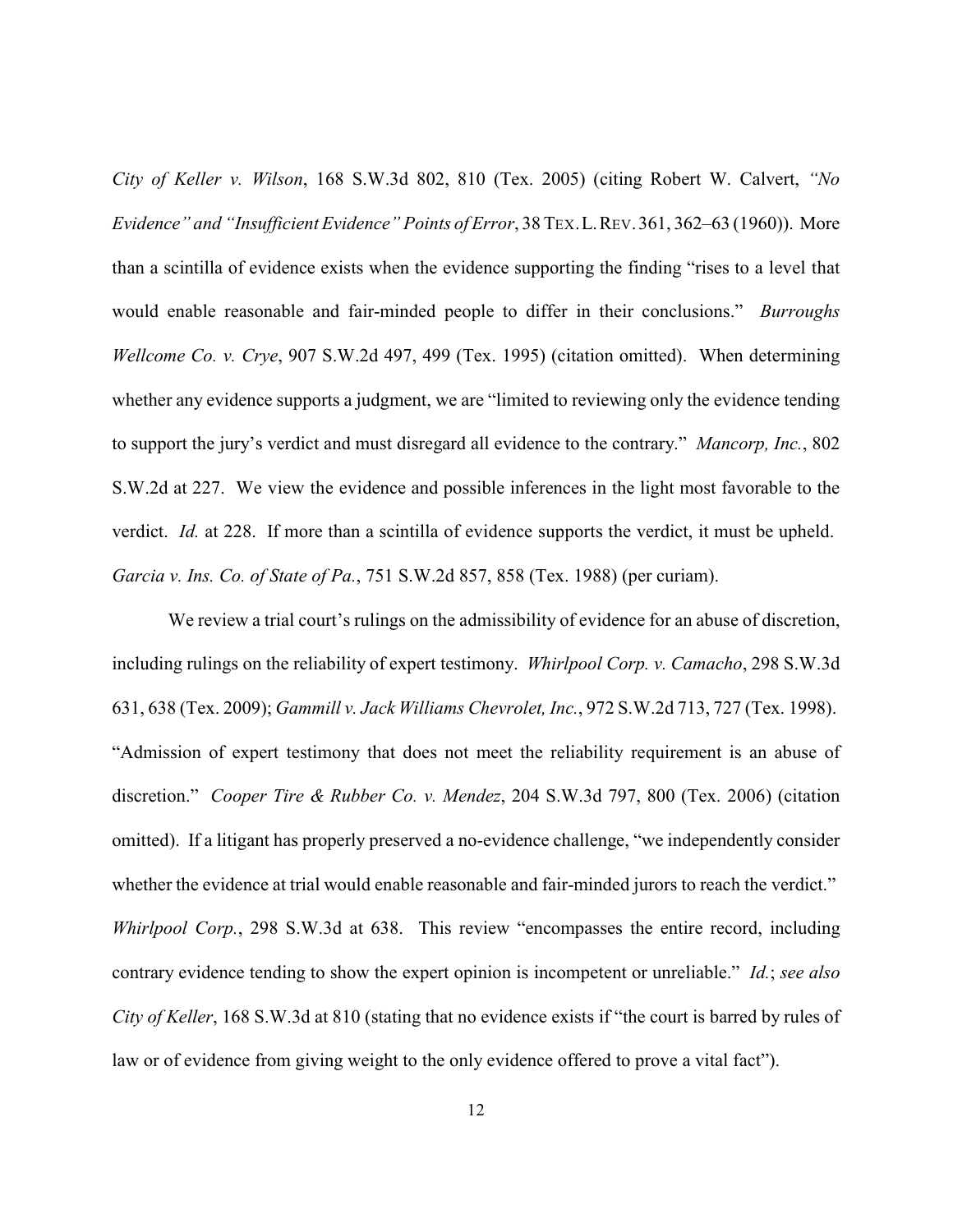#### **III. Expert Opinion Testimony**

"Expert testimony is required when an issue involves matters beyond jurors' common understanding." *Mack Trucks, Inc. v. Tamez*, 206 S.W.3d 572, 583 (Tex. 2006) (citation omitted). Proof other than expert testimony will support a jury finding only when the jurors' common understanding and experience will allow them to make that finding with reasonable probability. *Id.*  We have consistently required expert testimony and objective proof to support a jury finding that a product defect caused the plaintiff's condition. *See, e.g.*, *id.* at 582–83 (requiring expert testimony when the plaintiffs' causation theory was based on allegations that a tractor's fuel system was "defectivelydesigned and manufactured so as to be unreasonably prone to fail and release flammable fluids in an environment conducive to ignition and fire; that such defects caused the release of diesel fuel; and that a defectively designed and placed ignition source then caused ignition of the released diesel"); *Nissan Motor Co. v. Armstrong*, 145 S.W.3d 131, 137–38 (Tex. 2004) (requiring expert testimony to demonstrate that a product defect caused a motor vehicle to accelerate unintentionally). The plaintiffs' causation theory in this case is complex, just as the causation theories were in *Mack Trucks, Inc.* and *Nissan Motor Co*. Here, the plaintiffs sought to prove that the Gharda defendants manufactured and sold drums of chlorpyrifos that were contaminatedwithEDC, EDC contamination caused an exothermic reaction that released flammable gases into the hot box, spontaneous combustion or static electricity ignited the vapors and caused an explosion, and the ensuing fire spread throughout the warehouse. This causation theory "involves matters beyond jurors' common understanding." *See Mack Trucks, Inc.*, 206 S.W.3d at 583. We therefore hold that the plaintiffs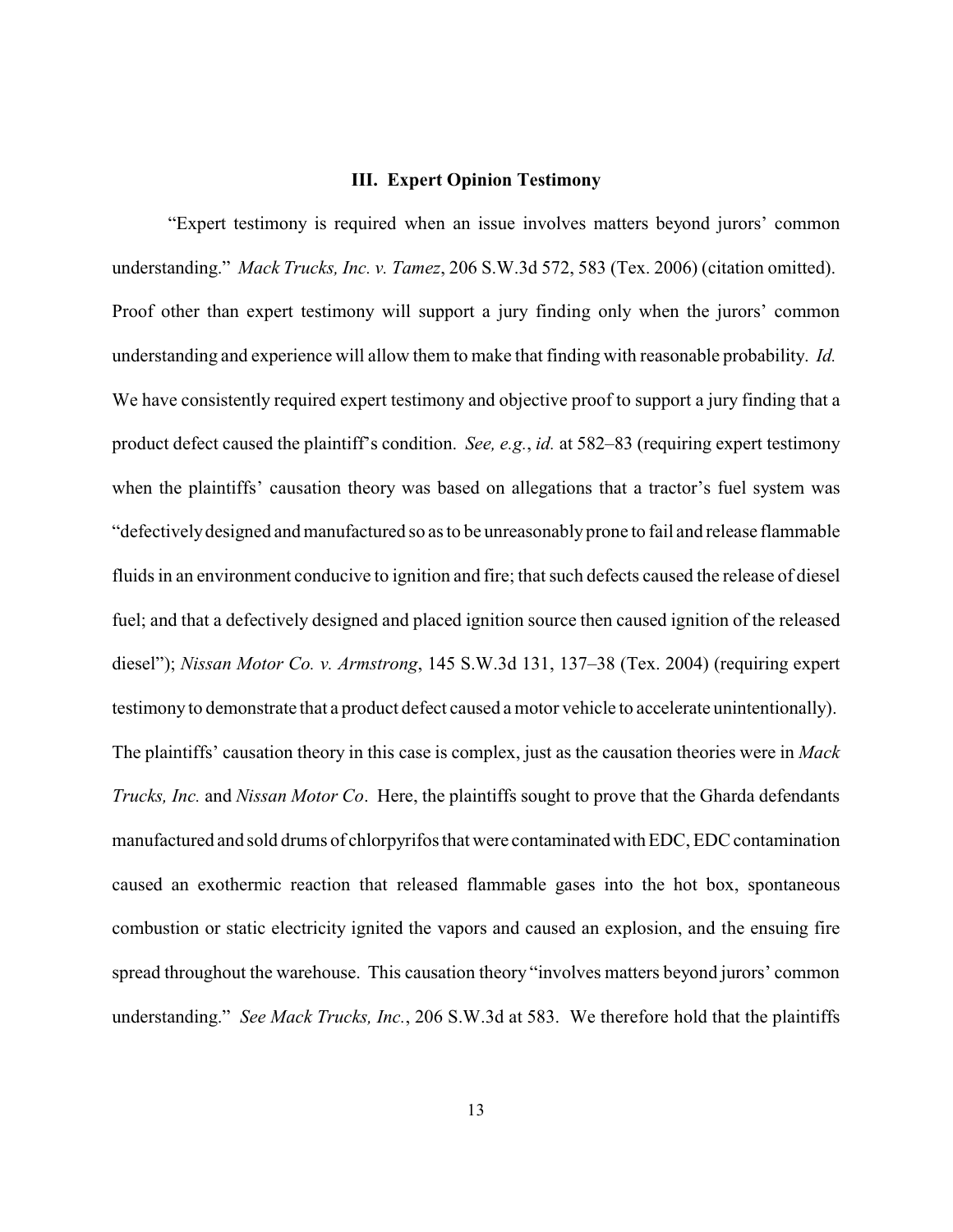must have supported their causation theory with expert testimony and objective proof. *See id.*; *Nissan Motor Co.*, 145 S.W.3d at 137–38.

Qualified experts may offer opinion testimony if that testimony is both relevant and based on a reliable foundation. *Helena Chem. Co.*, 47 S.W.3d at 499. Expert opinion testimony is relevant when it is "sufficiently tied to the facts of the case [so] that it will aid the jury in resolving a factual dispute." *Robinson*, 923 S.W.2d at 556 (citation omitted). Courts generally determine the reliability of an expert's chosen methodology by applying the *Robinson* factors. *Helena Chem. Co.*, 47 S.W.3d at 499. While we outlined in *Robinson* six factors trial courts may consider in determining whether an expert's methodology is reliable, we noted that the factors "will differ with each particular case."<sup>8</sup> *Robinson*, 923 S.W.2d at 557. "[E]ach material part of an expert's theory must be reliable." *Whirlpool Corp.*, 298 S.W.3d at 637.

Whether an expert's testimony is reliable is based on more than whether the expert's methodology satisfies the *Robinson* factors. *See id.* at 637–38; *Mack Trucks, Inc.*, 206 S.W.3d at

- (2) the extent to which the technique relies upon the subjective interpretation of the expert;
- (3) whether the theory has been subjected to peer review and/or publication;
- (4) the technique's potential rate of error;

<sup>&</sup>lt;sup>8</sup> These factors include, but are not limited to:

<sup>(1)</sup> the extent to which the theory has been or can be tested;

<sup>(5)</sup> whether the underlying theory or technique has been generally accepted as valid by the relevant scientific community; and

<sup>(6)</sup> the non-judicial uses which have been made of the theory or technique.

*Robinson*, 923 S.W.2d at 557.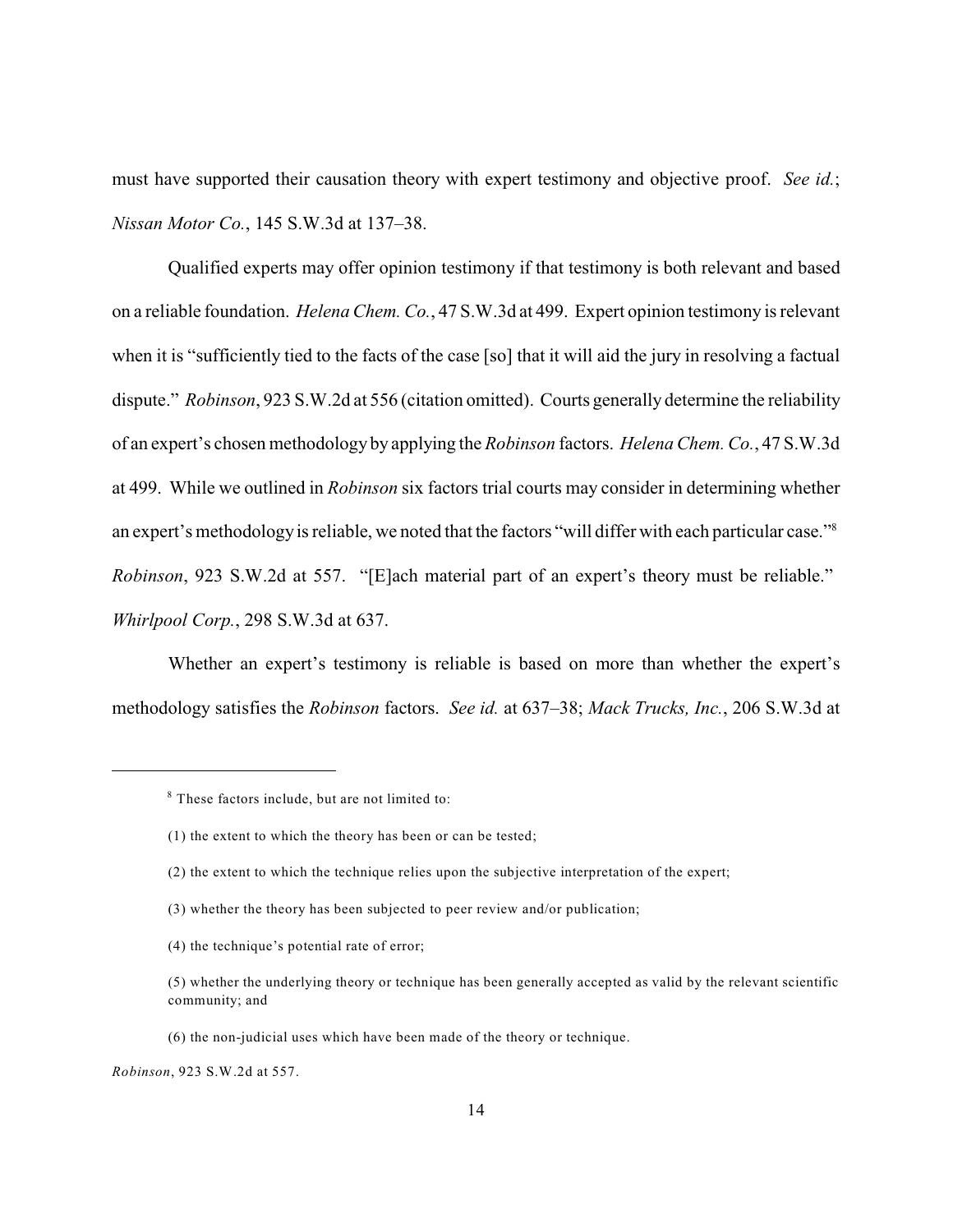580; *Volkswagen of Am., Inc. v. Ramirez*, 159 S.W.3d 897, 904–05 (Tex. 2004). Reliable expert testimonymust be based on a probability standard, rather than on mere possibility. *See Gen. Motors Corp. v. Iracheta*, 161 S.W.3d 462, 471–72 (Tex. 2005); *Burroughs Wellcome Co.*, 907 S.W.2d at 500. Expert testimony is unreliable "if there is too great an analytical gap between the data on which the expert relies and the opinion offered." *Volkswagen of Am., Inc.*, 159 S.W.3d at 904–05 (citation omitted). Whether an analytical gap exists is largely determined by comparing the facts the expert relied on, the facts in the record, and the expert's ultimate opinion. *See id.* at 904–06 (analyzing the data on which the expert relied and the opinion offered); *Burroughs Wellcome Co.*, 907 S.W.2d at 499–500. Analytical gaps may include circumstances in which the expert unreliably applies otherwise sound principles and methodologies, *see Exxon Pipeline Co. v. Zwahr*, 88 S.W.3d 623, 629 (Tex. 2002), the expert's opinion is based on assumed facts that vary materially from the facts in the record, *Burroughs Wellcome Co.*, 907 S.W.2d at 499, or the expert's opinion is based on tests or data that do not support the conclusions reached, *City of San Antonio v. Pollock*, 284 S.W.3d 809, 818–19 (Tex. 2009). "[A] claim will not stand or fall on the mere *ipse dixit* of a credentialed witness." *Burrow v. Arce*, 997 S.W.2d 229, 235 (Tex. 1999) (citation omitted). Regardless of the manner in which we determine reliability, we do not decide whether the expert's opinions are correct; rather, we determine whether the analysis used to form those opinions is reliable. *Exxon Pipeline Co.*, 88 S.W.3d at 629.

Here, the plaintiffs introduced the testimony of four experts to establish the Gharda defendants' liability for negligence and manufacturing defect. In logical progression, Cheremisinoff testified that it was possible Gharda Chemicals manufactured drums of chlorpyrifos that were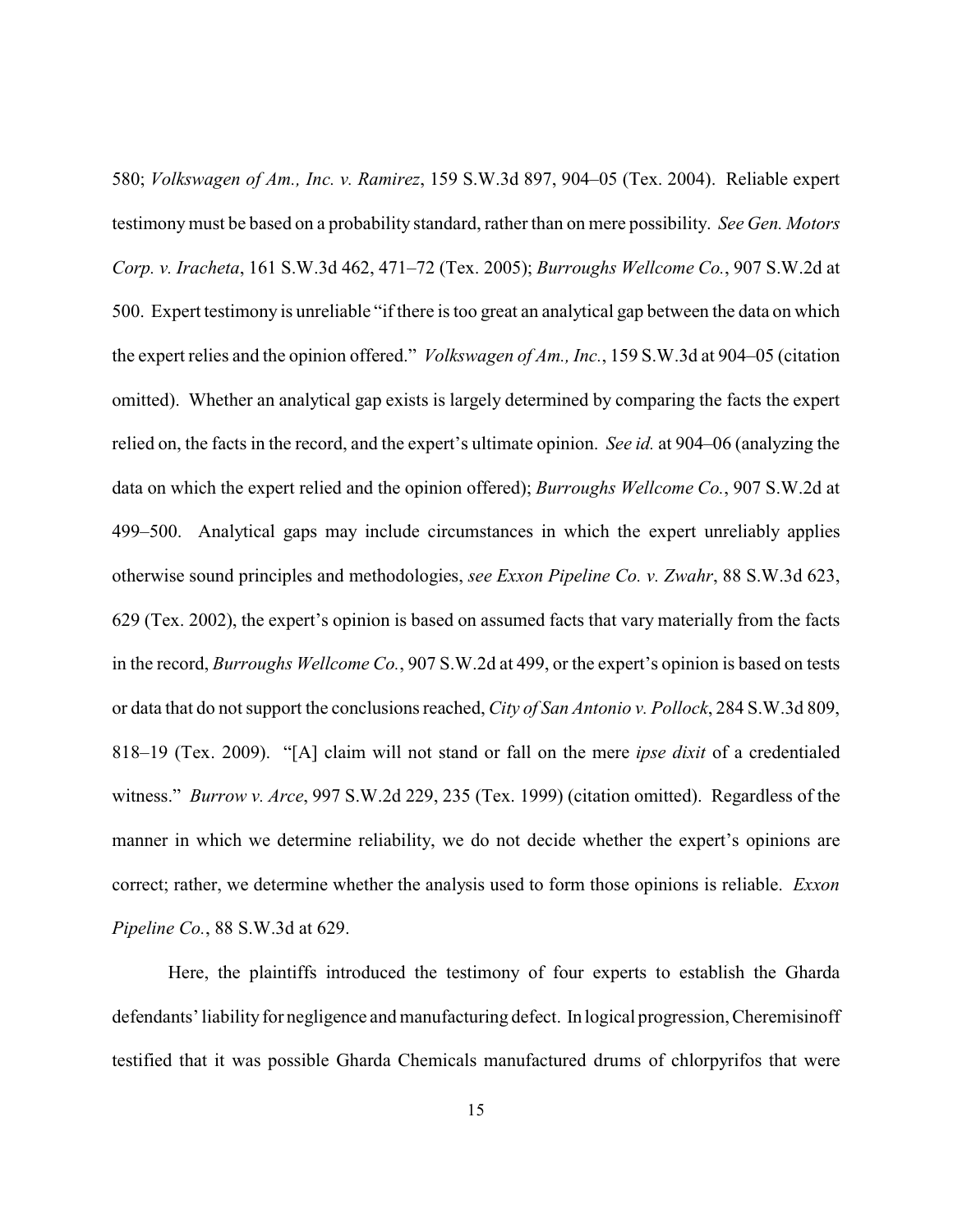contaminated with EDC. Armstrong and Cheremisinoff testified that EDC contamination could have caused an explosion within the hot box. Finally, Rice and Russo testified that the fire originated within the hot box when an ignitable vapor exploded, and that the ensuing fire spread throughout the warehouse, but deferred to the chemists with respect to what the vapor was and a possible ignition source. The Gharda defendants contend that this testimony is unreliable and therefore no evidence of negligence, manufacturing defect, or causation.

At the outset, we note that the Gharda defendants do not challenge any of the experts' qualifications on appeal to this Court. Accordingly, we assume that Rice, Russo, Armstrong, and Cheremisinoff are qualified to testify in the fields in which they offered their opinions.

Our reliability determinations begin with Cheremisinoff's opinion that Gharda Chemicals possibly manufactured drums of chlorpyrifos that were contaminated with EDC. Cheremisinoff formed this opinion by reviewing Gharda Chemicals's manufacturing process and the GC-MS test results of the charcoal badges. Cheremisinoff ultimately opined "that it was possible that product could be shipped with excess amounts of [EDC] in it." This opinion is suspect for several reasons.

First, we require expert testimonyto be based on reasonable probability, and Cheremisinoff's testimony was based only on a mere possibility. *See Gen. Motors Corp.*, 161 S.W.3d at 471–72; *Burroughs Wellcome Co.*, 907 S.W.2d at 500. While it is true that Cheremisinoff used the words "possible" and "probable" when describing whether Gharda Chemicals manufactured defective EDC, he unequivocally clarified that he had been using the word "possible" with regard to Gharda Chemicals's manufacturing process. Furthermore, Cheremisinoff's basis for his opinion was that Gharda Chemicals relied on its chemical technicians' experience and judgment in distilling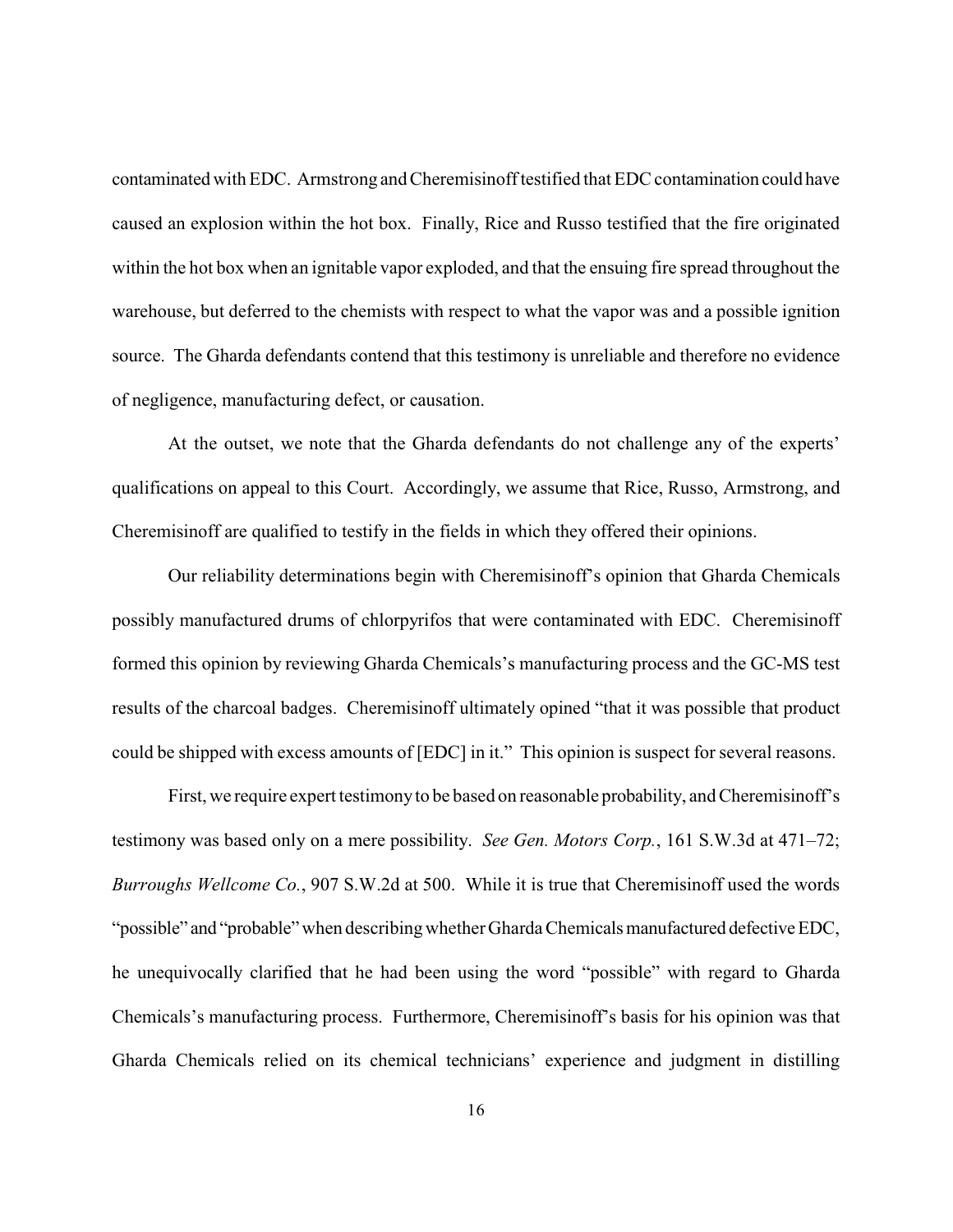chlorpyrifos, thus introducing the possibilityof human error that could have resulted in contaminated chlorpyrifos. Because the basis for his opinion was the byproduct of possibilities, we believe the most accurate characterization of Cheremisinoff's testimony is that it was based in mere possibility. *See Burroughs Wellcome Co.*, 907 S.W.2d at 500 ("Reasonable probability is determined by the substance and context of the opinion, and does not turn on semantics or on the use of a particular term or phrase.").

Second, Cheremisinoff's opinion that Gharda Chemicals's manufacturing process "could" have resulted in contaminated product does not establish that it did in this case. *See Mack Trucks, Inc.*, 206 S.W.3d at 581; *Gen. Motors Corp.*, 161 S.W.3d at 471–72. Cheremisinoff's review of Gharda Chemicals's manufacturing process "did no more than set out 'factors' and 'facts' which were consistent with his opinion[]." *See Mack Trucks, Inc.*, 206 S.W.3d at 581. This type of expert testimony is based on mere speculation, and is therefore unreliable. *See id.* at 581, 583.

Third, Cheremisinoff based his opinion on the presence of EDC in some, but not all, of the charcoal badge tests. However, Cheremisinoff's reliance on this fact is internally contradictory. Notably, he testified that he expected to find EDC in conforming drums of chlorpyrifos, but also reasoned that the elevated temperature in the hot box would have boiled all of the EDC out of the drums. Cheremisinoff performed no testing or experiments to explain this inconsistency. Rather, he merely testified that "all I know is, from the analysis I did and looking at the process, that you had a product that was not in every drum, but you had two drums, possibly a few more drums, that had an abnormally higher level of EDC. That's all I can tell you." This inconsistency, coupled with the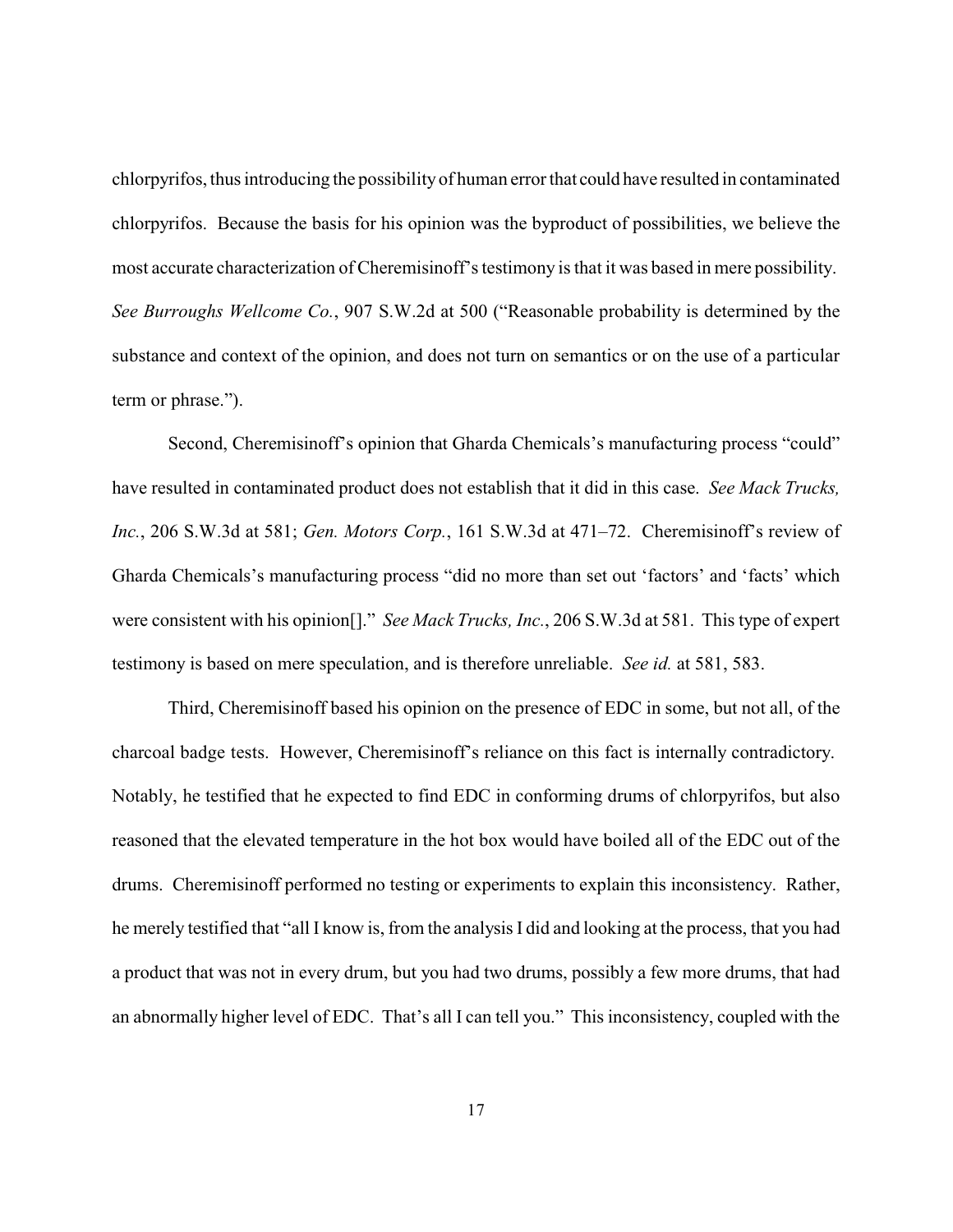lack of any explanation, cannot provide a reliable foundation for Cheremisinoff's opinion. *See Gen. Motors Corp.*, 161 S.W.3d at 472.

Finally, Cheremisinoff was unable to testify to the amount of actual EDC contamination in any of the drums, but reasoned that there must have been a sufficient amount of contamination because there was an explosion.<sup>9</sup> This reasoning is, at best, merely consistent with his overall theory. *See Mack Trucks, Inc.*, 206 S.W.3d 581 (rejecting expert testimony that "did no more than set out 'factors' and 'facts' which were consistent with [the expert's] opinions"). It also assumes a fact that Cheremisinoff testified he was unable to determine. *See Burroughs Wellcome Co.*, 907 S.W.2d at 499.

Each of these shortcomings on its own would be sufficient to support a conclusion that Cheremisinoff lacked a reliable foundation to testify that Gharda Chemicals manufactured drums of chlorpyrifos that were contaminated with EDC. Considered together, it is even more apparent that Cheremisinoff's testimony suffers from analytical gaps and "is connected to existing data only by the *ipse dixit* of the expert." *See Gammill*, 972 S.W.2d at 727 (citation omitted). This type of connection is unreliable, and is therefore not evidence. *See Mack Trucks, Inc.*, 206 S.W.3d at 581. The trial court therefore did not abuse its discretion by disregarding Cheremisinoff's testimony that Gharda Chemicals manufactured drums of chlorpyrifos that were contaminated with EDC.

 $9$  When asked by the Court during oral argument whether there was evidence in the record that would allow for a determination of the amount of any EDC contamination, the plaintiffs' counsel stated, "There is no proof in the evidence of the amount of the EDC that was in the drums." Counsel was then asked to confirm that there is no proof anywhere in the record, and she replied, "Anywhere, your Honor."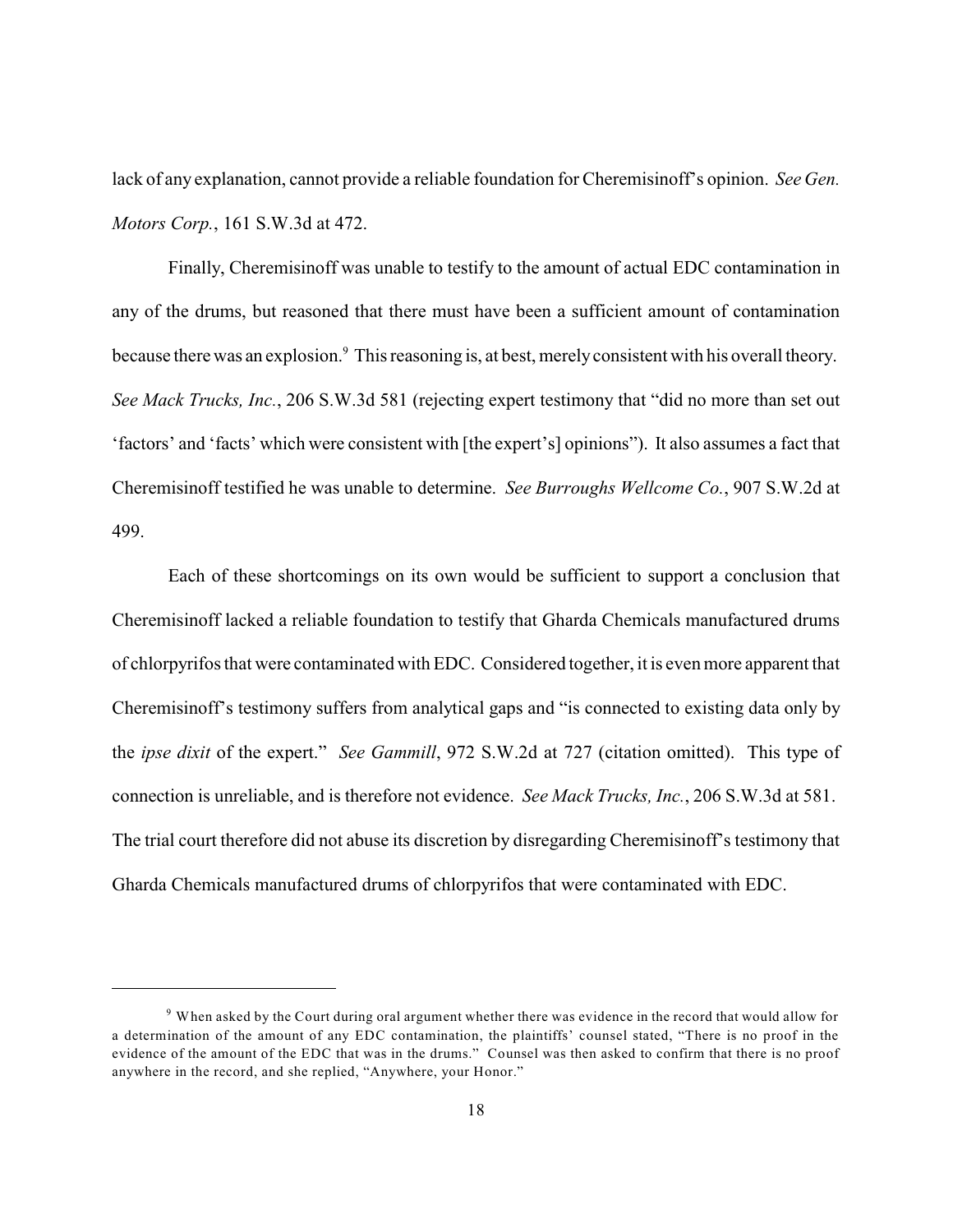Cheremisinoff also testified that drums of chlorpyrifos contaminated with EDC could have exploded. This opinion was based on his calculations that drums of chlorpyrifos could have exploded if the aggregate amount of EDC was 1.2% to 1.4% of the material within the thirty-two drums placed in the hot box. However, Cheremisinoff could not testify to the amount of EDC in the drums, and we have alreadyconcluded that his general opinion that Gharda Chemicals manufactured drums of chlorpyrifos that were contaminated with EDC is unreliable. Here, too, Cheremisinoff assumed a fact that he was unable to determine. *See Burroughs Wellcome Co.*, 907 S.W.2d at 499. This aspect of Cheremisinoff's testimony likewise suffers from an analytical gap and "is connected to existing data only by the *ipse dixit* of the expert," and is therefore unreliable. *See Gammill*, 972 S.W.2d at 727. The trial court therefore did not abuse its discretion by disregarding Cheremisinoff's testimony that drums of chlorpyrifos contaminated with EDC could have exploded.

We next address the reliability of Armstrong's testimony that EDC contamination caused exothermic decomposition of the chlorpyrifos, which then created a toluene and EDC gas cloud in the hot box that either spontaneously combusted or was ignited by static electricity. We conclude that Armstrong's testimony suffers from the same deficiencies as Cheremisinoff's testimony. Armstrong, like Cheremisinoff, was never able to quantify the amount of contamination in the drums. Armstrong tried to explain this failure by testifying that "what is left in the drum after a fire has little or no bearing as to what was in the drum . . . prior to the fire." The only factual basis Armstrong relied upon was the GC-MS testing demonstrating that EDC gas was present in eight of the thirty-two burned drums and that several of the drums showed signs of differential burning. However, none of those eight drums that contained EDC gas also showed signs of differential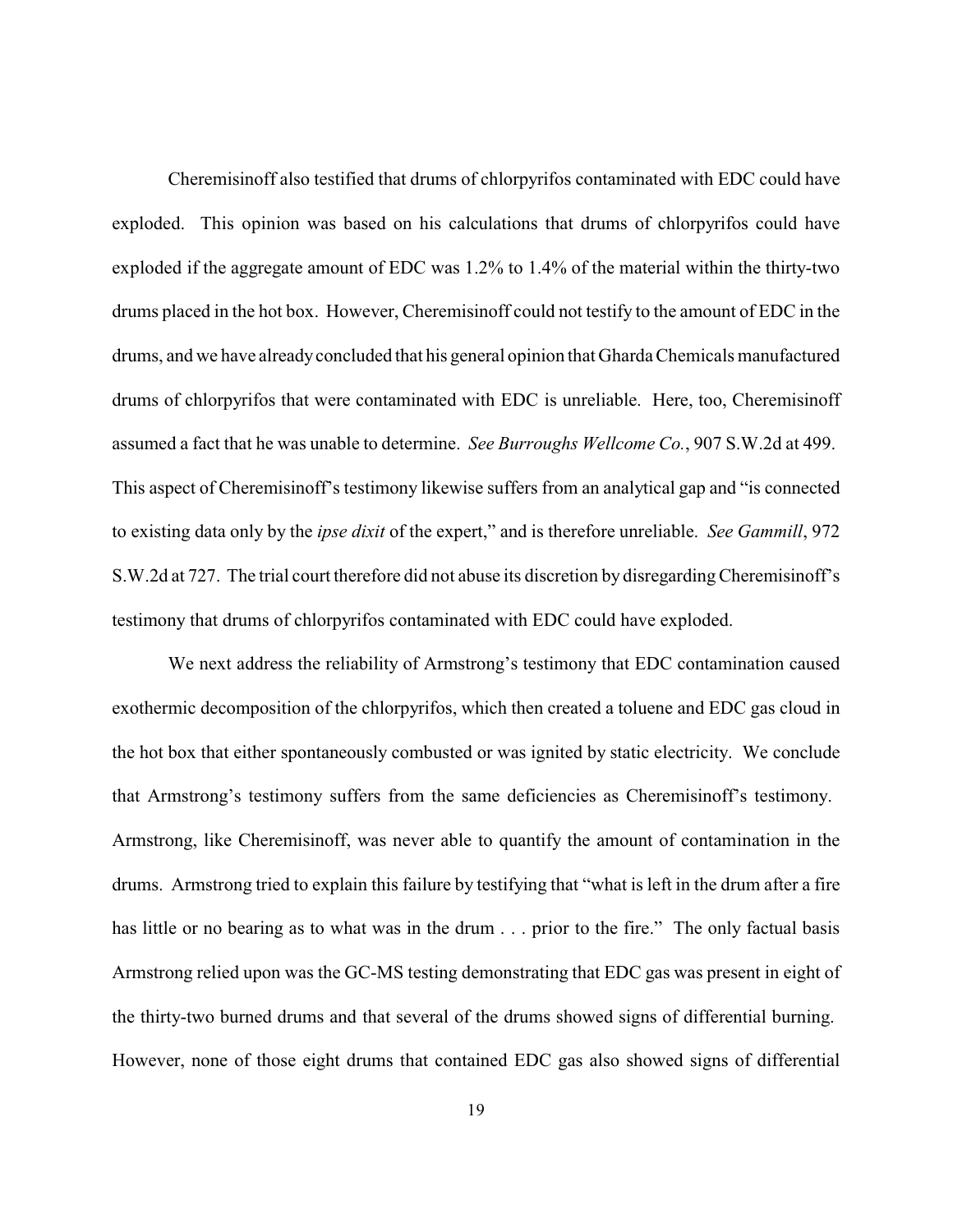burning, which undermines Armstrong's theory that the drums indicating differential burning were contaminated with EDC. Moreover, Armstrong neither tested nor testified to the amount of EDC contamination that would be required to cause exothermic decomposition, the actual amount of EDC contamination in the drums, the concentration of vapors that would need to be present under his ignition theory, at what temperature spontaneous combustion would occur, or whether a static charge could develop in the hot box. Without this information, Armstrong has not even identified facts or factors consistent with his theory. *See Mack Trucks, Inc.*, 206 S.W.3d at 581. As such, Armstrong's testimony is a bare opinion that is "connected to existing data only by the *ipse dixit* of the expert." *See Gammill*, 972 S.W.2d at 727. The trial court therefore did not abuse its discretion by disregarding Armstrong's testimony that EDC contamination caused exothermic decomposition of the chlorpyrifos, which then created a toluene and EDC gas cloud in the hot box that either spontaneously combusted or was ignited by static electricity.

We end our reliability determinations by considering whether Rice's and Russo's testimony that the fire originated in the hot box is reliable. No rule prohibits experts from using other experts' opinions to formulate new opinions based on their own expertise. In fact, Texas Rule of Evidence 703 and our prior cases contemplate exactly such an arrangement. *See* TEX. R. EVID. 703 ("An expert may base an opinion on facts or data in the case that the expert has been made aware of, reviewed, or personally observed."); *see also, e.g.*, *City of San Antonio*, 284 S.W.3d at 819 (discussing a testifying oncologist's reliance on data derived from a landfill management engineer's expert testimony). However, interrelated expert testimony cannot be used to "form a hybrid for which no [single] expert can offer support." *Gen. Motors Corp.*, 161 S.W.3d 472. "It is incumbent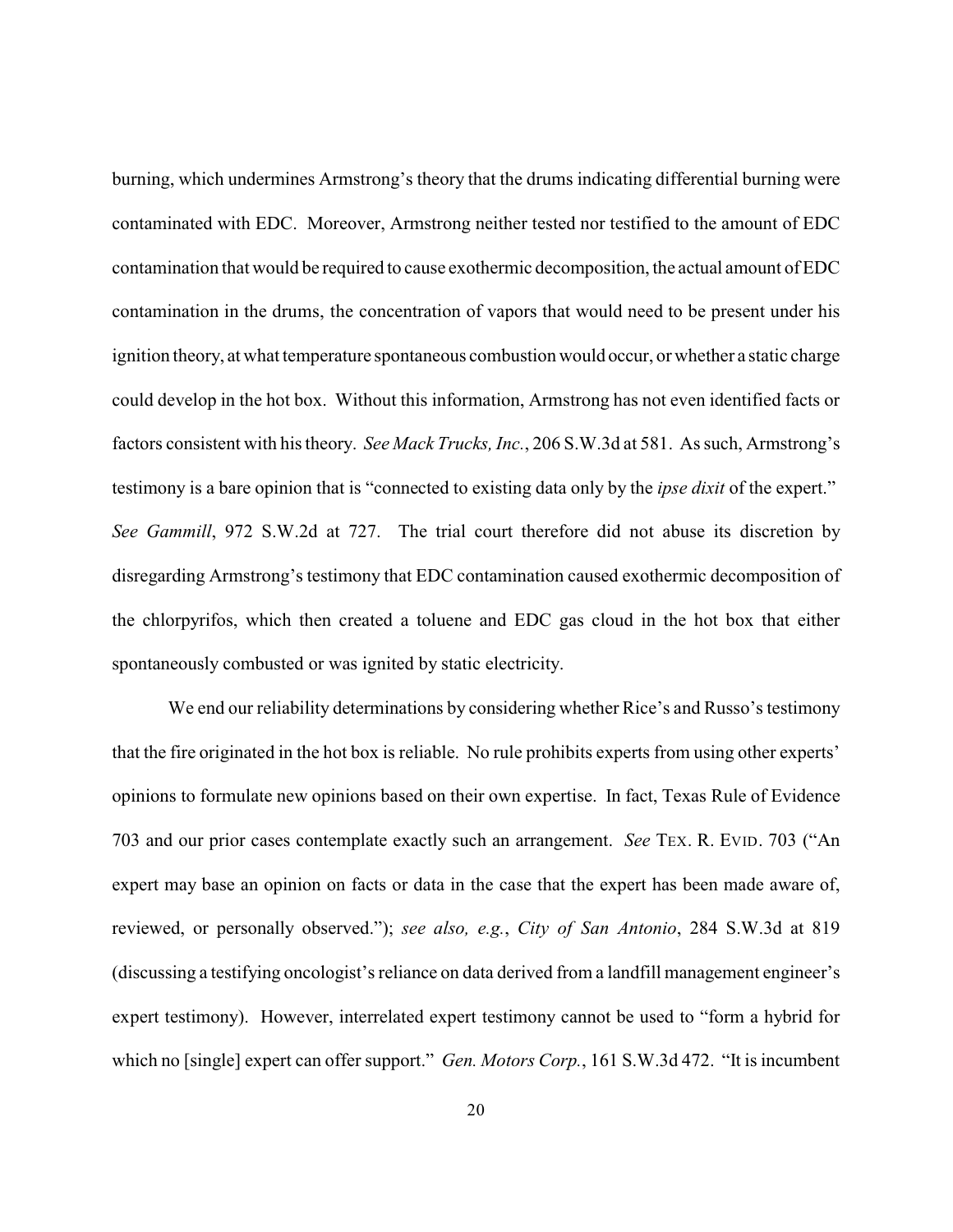on an expert to connect the data relied on and his or her opinion and to show how that data is valid support for the opinion reached." *Whirlpool Corp.*, 298 S.W.3d at 642. Here, both Rice and Russo relied on other experts to provide a complete factual foundation for their origin theories. But the investigators' factual foundation nevermaterialized because neither chemist provided reliable expert opinion testimony. *See Ford Motor Co. v. Ledesma*, 242 S.W.3d 32, 38–39 (Tex. 2007) ("Expert testimony is unreliable if it is based on unreliable data . . . ."); *Helena Chem. Co.*, 47 S.W.3d at 499. Because Armstrong's and Cheremisinoff's testimony was unreliable, the trial court therefore did not abuse its discretion by disregarding Rice's and Russo's testimony that the fire originated in the hot box. $^{10}$ 

#### **IV. No-Evidence Challenge**

We next consider whether any evidence supports the jury's findings on negligence, manufacturing defect, and causation. *See Mancorp, Inc.*, 802 S.W.2d at 227. "The elements of a negligence cause of action are the existence of a legal duty, a breach of that duty, and damages proximately caused by the breach." *IHS Cedars Treatment Ctr. of DeSoto, Tex., Inc. v. Mason*, 143 S.W.3d 794, 798 (Tex. 2004) (citation omitted). "A manufacturing defect exists when a product deviates, in its construction or quality, from the specifications or planned output in a manner that renders it unreasonably dangerous." *Ford Motor Co. v. Ridgway*, 135 S.W.3d 598, 600 (Tex. 2004) (citation omitted). "A plaintiff must prove that the product was defective when it left the hands of the manufacturer and that the defect was a producing cause of the plaintiff's injuries." *Id.* (citation

 $10$  Because Rice's and Russo's testimony is unreliable on these grounds, we do not address the Gharda defendants' contentions that their testimony is unreliable based upon a failure to reliably apply their stated methodology.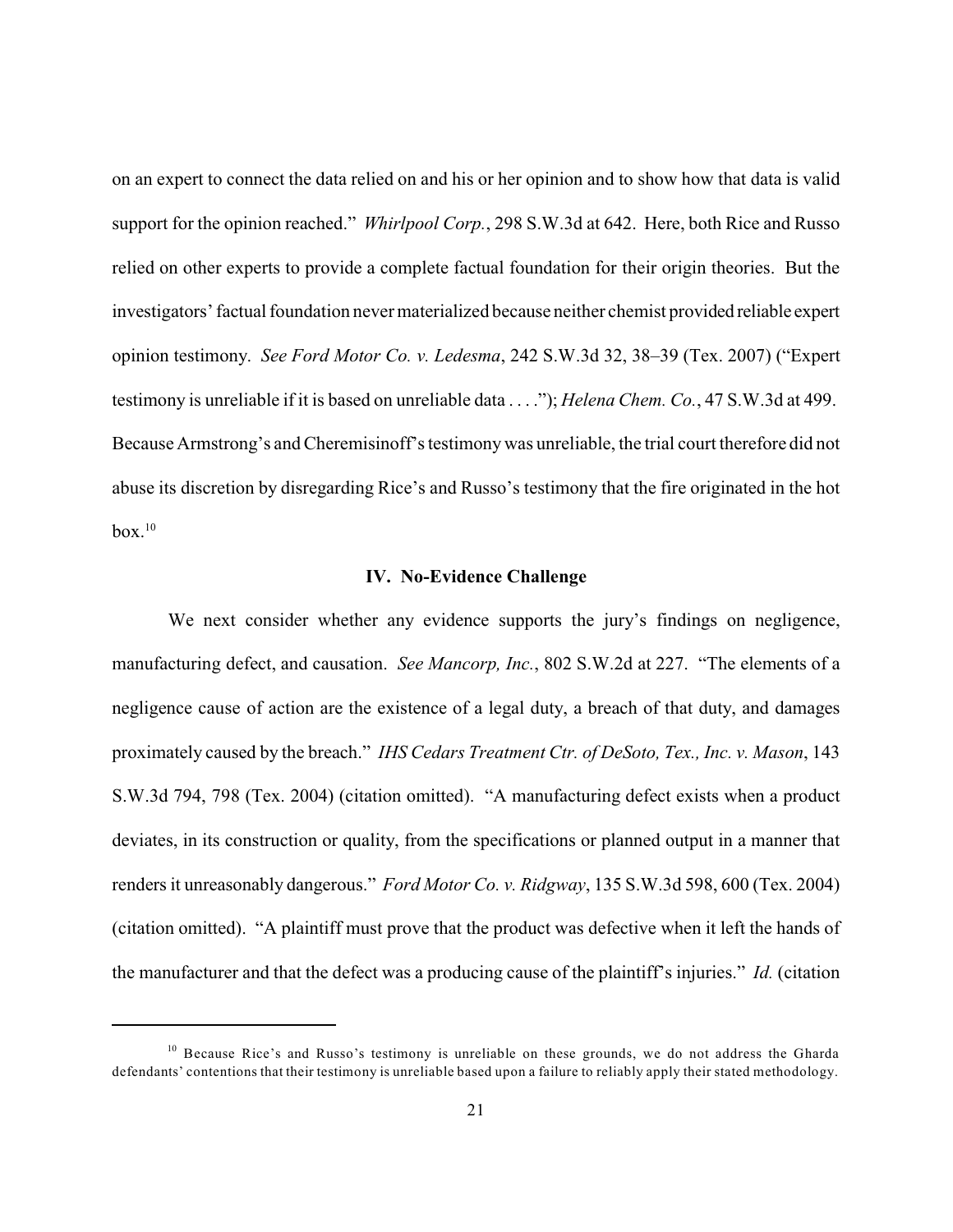omitted). To be successful on a manufacturing defect claim, the plaintiff must identify a specific defect by competent evidence and rule out other possible causes of the damage. *Nissan Motor Co.*, 145 S.W.3d at 137. "Causation-in-fact is common to both proximate and producing cause, including the requirement that the defendant's conduct or product be a substantial factor in bringing about the injuries in question." *Mack Trucks, Inc.*, 206 S.W.3d at 582.

In this case, the trial court did not abuse its discretion by disregarding the plaintiffs' unreliable expert testimony that the alleged defect or negligence caused the damage to the warehouse. The only remaining evidence from which the jury might infer causation consists of Rice's and Russo's observations that several of the drums exhibited signs of differential burning, fire patterns led away from the hot box, eight of the thirty-two burned drums contained some level of EDC gas, and other similar circumstantial evidence. However, our holding that the plaintiffs must have supported their causation theory with expert testimony prohibits the jury from inferring causation based on this circumstantial evidence. Because the rules of evidence bar us from considering the plaintiffs' expert testimony and a rule of law prohibited the jury from inferring causation based on circumstantial evidence alone, there is no evidence of an essential element of the plaintiffs' negligence and manufacturing defect claims. *See City of Keller*, 168 S.W.3d at 810 (stating that no evidence exists if "the court is barred by rules of law or of evidence from giving weight to the only evidence offered to prove a vital fact"); *IHS Cedars Treatment Ctr. of DeSoto, Tex., Inc.*, 143 S.W.3d at 798 (outlining the essential elements of a negligence claim); *Ridgeway*, 135 S.W.3d at 600 (outlining the essential elements of a manufacturing defect claim). The result is the same even when viewing the evidence and possible inferences in the light most favorable to the